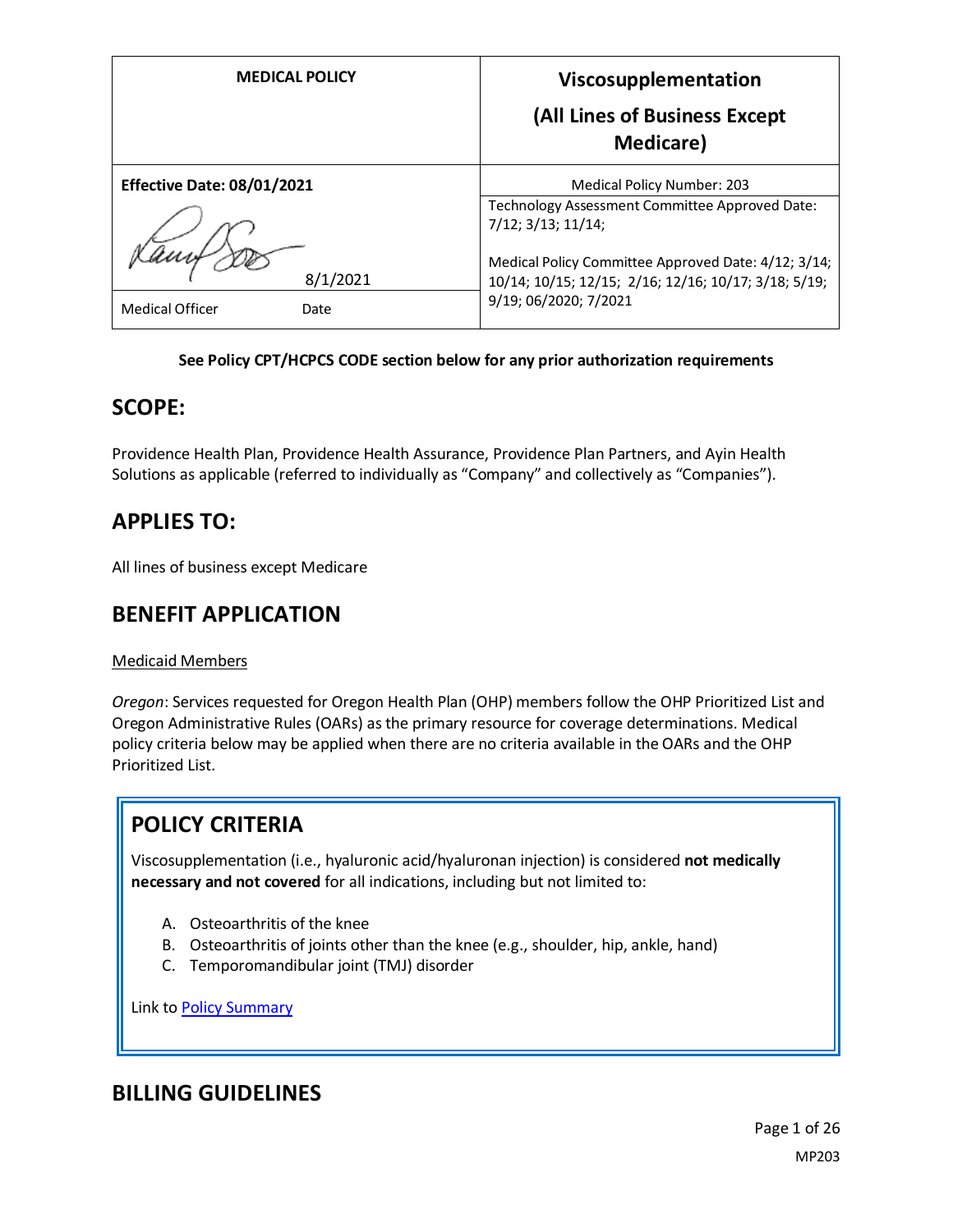**Medicare)**

If CPT codes 20600, 20604, 20605, 20606, 20610, or 20611 are billed in conjunction with viscosupplementation they will also be denied as not medically necessary.

# **CPT/HCPCS CODES**

| <b>All Lines of Business Except Medicare</b>                                                                |                                                                                                                                                                                     |  |  |  |
|-------------------------------------------------------------------------------------------------------------|-------------------------------------------------------------------------------------------------------------------------------------------------------------------------------------|--|--|--|
| No Prior Authorization Required                                                                             |                                                                                                                                                                                     |  |  |  |
| 20610                                                                                                       | Arthrocentesis, aspiration and/or injection, major joint or bursa (eg, shoulder, hip, knee,<br>subacromial bursa); without ultrasound guidance                                      |  |  |  |
| 20611                                                                                                       | Arthrocentesis, aspiration and/or injection, major joint or bursa (eg, shoulder, hip, knee,<br>subacromial bursa); with ultrasound guidance, with permanent recording and reporting |  |  |  |
| <b>Not Covered</b>                                                                                          |                                                                                                                                                                                     |  |  |  |
| J7318                                                                                                       | Hyaluronan or derivative, durolane, for intra-articular injection, 1 mg                                                                                                             |  |  |  |
| J7320                                                                                                       | Hyaluronan or derivitive, genvisc 850, for intra-articular injection, 1 mg                                                                                                          |  |  |  |
| J7321                                                                                                       | Hyaluronan or derivative, hyalgan or supartz, for intra-articular injection, per dose                                                                                               |  |  |  |
| J7322                                                                                                       | Hyaluronan or derivative, hymovis, for intra-articular injection, 1 mg                                                                                                              |  |  |  |
| J7323                                                                                                       | Hyaluronan or derivative, euflexxa, for intra-articular injection, per dose                                                                                                         |  |  |  |
| J7324                                                                                                       | Hyaluronan or derivative, orthovisc, for intra-articular injection, per dose                                                                                                        |  |  |  |
| J7325                                                                                                       | Hyaluronan or derivative, synvisc or synvisc-one, for intra-articular injection, 1 mg                                                                                               |  |  |  |
| J7326                                                                                                       | Hyaluronan or derivative, gel-one, for intra-articular injection, per dose                                                                                                          |  |  |  |
| J7327                                                                                                       | Hyaluronan or derivative, monovisc, for intra-articular injection, per dose                                                                                                         |  |  |  |
| J7328                                                                                                       | Hyaluronan or derivative, gelsyn-3, for intra-articular injection, 0.1mg                                                                                                            |  |  |  |
| J7329                                                                                                       | Hyaluronan or derivative, trivisc, for intra-articular injection, 1 mg                                                                                                              |  |  |  |
| J7331                                                                                                       | Hyaluronan or derivative, synojoynt, for intra-articular injection, 1 mg                                                                                                            |  |  |  |
| J7332                                                                                                       | Hyaluronan or derivative, triluron, for intra-articular injection, 1 mg                                                                                                             |  |  |  |
| J7333                                                                                                       | Hyaluronan or derivative, visco-3, for intra-articular injection, per dose                                                                                                          |  |  |  |
| <b>Unlisted Codes</b>                                                                                       |                                                                                                                                                                                     |  |  |  |
| All unlisted codes will be reviewed for medical necessity, correct coding, and pricing at the claim         |                                                                                                                                                                                     |  |  |  |
| level. If an unlisted code is billed related to services addressed in this policy then it will be denied as |                                                                                                                                                                                     |  |  |  |
| <b>Not Covered.</b>                                                                                         |                                                                                                                                                                                     |  |  |  |
| J3490                                                                                                       | Unclassified drugs                                                                                                                                                                  |  |  |  |

# **DESCRIPTION**

# **Osteoarthritis (OA)**

According to Hayes, "(o)steoarthritis (OA) is the most common form of articular disease, characterized by degenerative loss of articular cartilage, subchondral bony sclerosis, and cartilage and bone proliferation at the joint margins with subsequent osteophyte formation." <sup>1</sup> Symptoms of OA include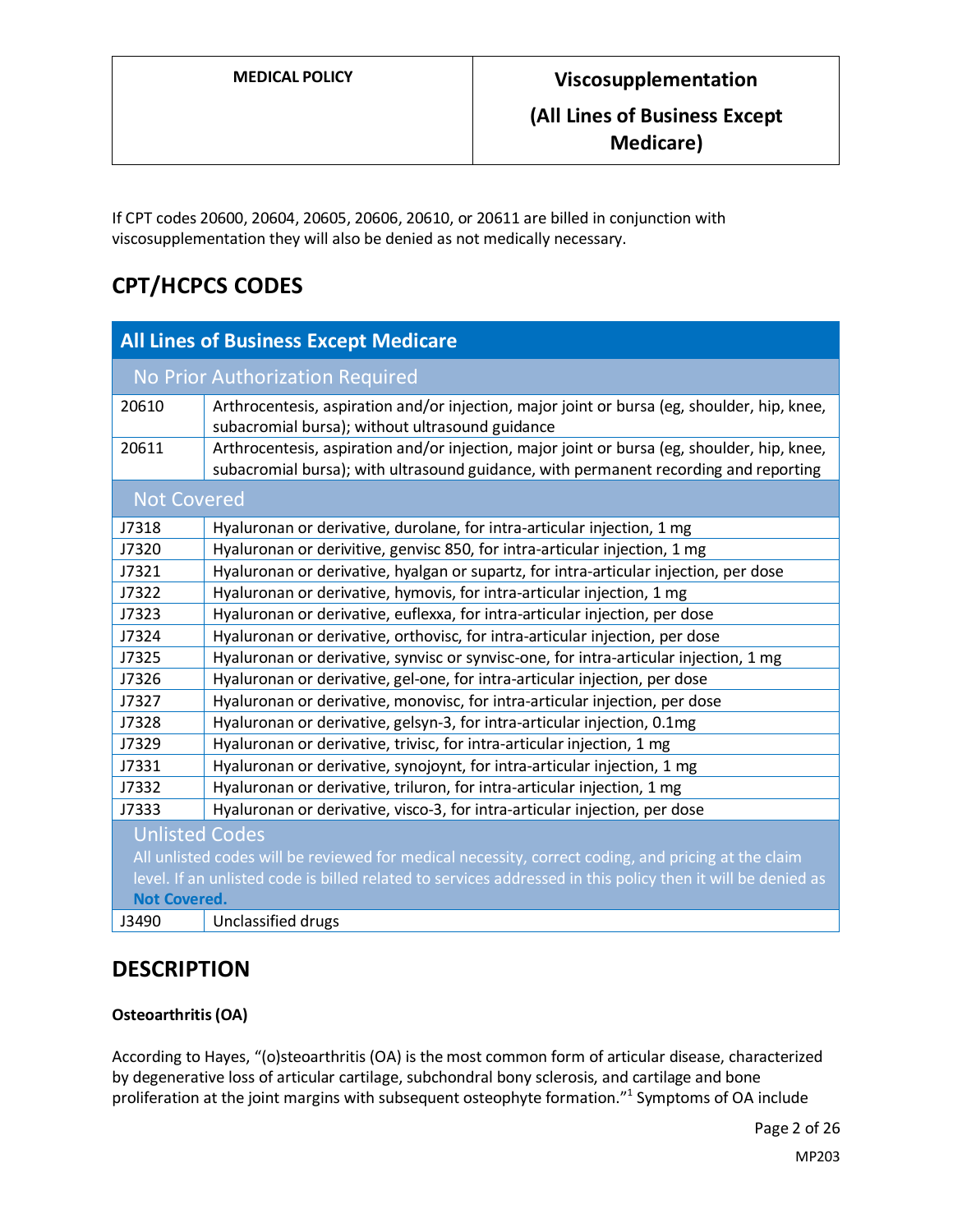pain in and around the joint that worsens with weight bearing activities and improves with rest. Most commonly, OA affected individuals are older than 40 years old. Although the pathogenesis of OA is unknown, biomechanical stresses, biochemical changes, and genetic factors are possible causes. "OA can affect the temporomandibular joint (TMJ) as well as joints of the appendicular skeleton, including the knee and hip."<sup>1</sup> Treatment of OA includes physical therapy, exercise, nonprescription analgesics, and nonsteroidal anti-inflammatory drugs (NSAIDs). "Joint replacement surgery may be an option for selected patients with severe symptomatic OA who have not responded to medical treatment and who experience progressive limitation in their activities of daily living."1

# **Viscosupplementation (i.e., Hyaluronic Acid/Hyaluronan Injection)**

Viscosupplementation involves the injection of a lubricating fluid (e.g., hyaluronic acid/hyaluronan) into a joint.<sup>2</sup> Hyaluronic acid is a key component of healthy joints, and the goal of adding it to an osteoarthritic joint is to facilitate better movement and reduce pain. Viscosupplementation involves the direct injection of hyaluronic acid/hyaluronan into the joint capsule.

# **REVIEW OF EVIDENCE**

A review of the ECRI, Hayes, Cochrane, and PubMed databases was conducted regarding the use of viscosupplementation (i.e., hyaluronic acid injection, hyaluronan injection) as a treatment for osteoarthritis. Below is a summary of the available evidence identified through June 2021.

# **Osteoarthritis**

In 2016, Johansen et al. conducted a systematic review and meta-regression analysis to explore the reasons for the observed inconsistent trial reports on intra-articular injection with hyaluronic acid (IAHA) in the treatment of osteoarthritis, including the knee and hip. <sup>3</sup> Independent reviewers systematically identified eligible studies, assessed quality, and extracted data. Study authors were also contacted, if necessary, for additional information or data. The primary outcome of interest was pain. The authors also aimed to identify potential reasons and contextual factors that could explain discordant trial results.

After systematic review, the authors identified 71 studies as eligible for inclusion that also had adequate data available for the meta-analysis (n=11,216). After assessing the risk of bias of included studies using the Cochrane Collaboration bias assessment tool, 64 trials (73%) were determined to have a high risk of bias. The bias assessment also identified six trials (7%) as being free of industry support. A high risk of publication and/or reporting biases was also identified (Eggers test, P<0.001).

The meta-analysis indicated IAHA had a pain reducing effect on the intervention groups compared with the control. However, an analysis of heterogeneity indicated a substantial degree of difference between studies (I<sup>2</sup>=73%). The study characteristics found to most significantly impact heterogeneity were overall risk of bias, blinding, and trial size. The authors then stratified by these heterogeneous study characteristics and re-analyzed the effect size. The low risk of bias trials showed no pain reducing effect after IAHA, whereas the high or unclear risk of bias trials revealed a significant reduction in pain after IAHA. In regards to blinding, a significantly larger treatment effect was observed in unblinded trials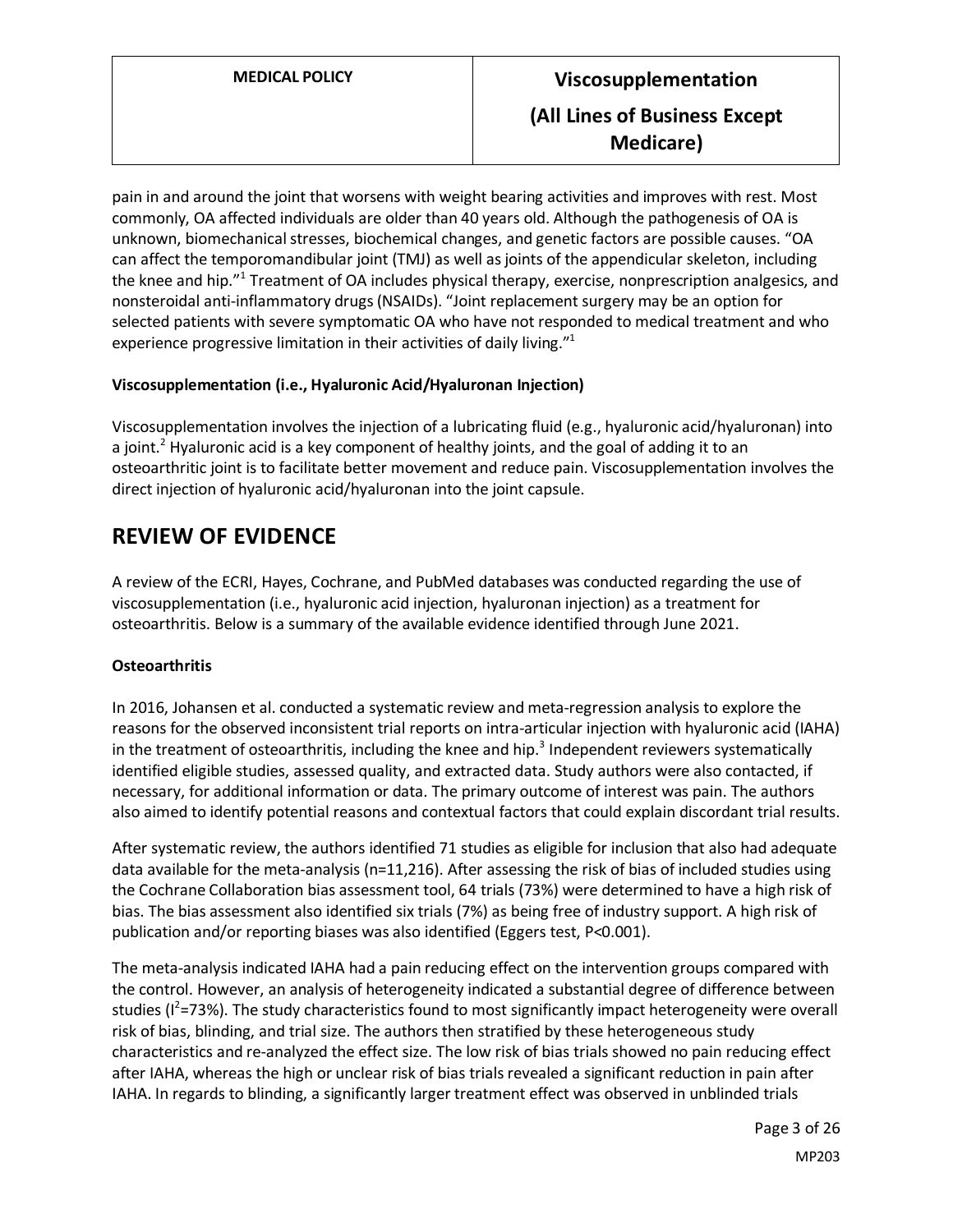compared to blinded trials (-0.70 and -0.23, respectively; P<0.001). Authors indicated, "trial size also had an effect on study results with an effect size of -0.57 in trials with fewer than 100 subjects per treatment group compared to larger trials showing an effect size of -0.21."<sup>3</sup>

Methodological strengths of this systematic review include the gathering of evidence, assessment of quality, and extraction of data by several independent reviewers, large sample size, contacting study authors for additional information, and assessment of heterogeneity. Limitations were present in the lower methodological quality of available studies and the heterogeneity present between studies. Ultimately, the authors concluded "there is low-quality evidence for the use of hyaluronic acid in pain management among patients with osteoarthritis; the confidence in the effect estimate is limited and the true effect may be substantially different from the estimated effect."<sup>3</sup>

## **Knee**

## Systematic Reviews

• In 2019, ECRI conducted an evidence review evaluating the efficacy of viscosupplementation for the treatment of osteoarthritic (OA) knee pain.<sup>4</sup> Investigators searched the literature through for systematic reviews published in 2018 and double-blind RCTs with n>100 not already included in the systematic reviews. In total, 8 systematic reviews and 6 RCTs were included for review.

Two systematic review (n=2,432) compared intra-articular hyaluronate injections (IAHA) to platelet-rich plasma (PRP) injections for pain reduction. Investigators from the first study (n=1,524 found that PRP injections reduced pain more effectively than HA injections in OA of the knee at 6 months (MD = -14.18; 95% CI: -26.12 to -2.23; p = 0.02; I2=95%) and 12 months (MD=- 15.25; 95% CI: -22.17 to -8.32; p <0.01; I2=81%). Visual analog score (VAS) also showed no significant difference at 3 months (MD=-0.98; 95% CI: -2.55 to 0.59; p =0.22; I2=90%) and 6 months (MD =  $-0.82$ ; 95% CI:  $-1.80$  to 0.16; p =0.1; I2=83%). Investigators stated both treatments' efficacy appeared comparable, but that definitive conclusions could not be drawn due to significant heterogeneity in each calculation, and the variety of evaluation tools across different studies. Investigators from the second study (n=908) found a slightly superior effect among patients receiving PRP injections, versus patients receiving IAHA.

One SR (n=110 to 39,814) evaluated interventions for knee OA and pain reductions across ten meta-analyses. Compared to non-operative treatments, investigators reported the greatest effect estimates for intra-articular treatments (i.e. PRP and IAHA). While RP provided the greatest point estimate of the treatment effect, variability among studies suggest that future research into optimal treatment parameters was necessary. Investigators concluded that the evidence most strongly supported clinically important and significant treatment effects with IAHA formulations between 1,500 and > 6,000 kDA.

One SR (n=751) compared IAHA plus corticosteroid (CS) injections to HA alone for pain reduction and function improvement in patients with knee OA. Across eight trials, patients receiving combined CS and IAHA experienced greater pain reduction compared to patients receiving HA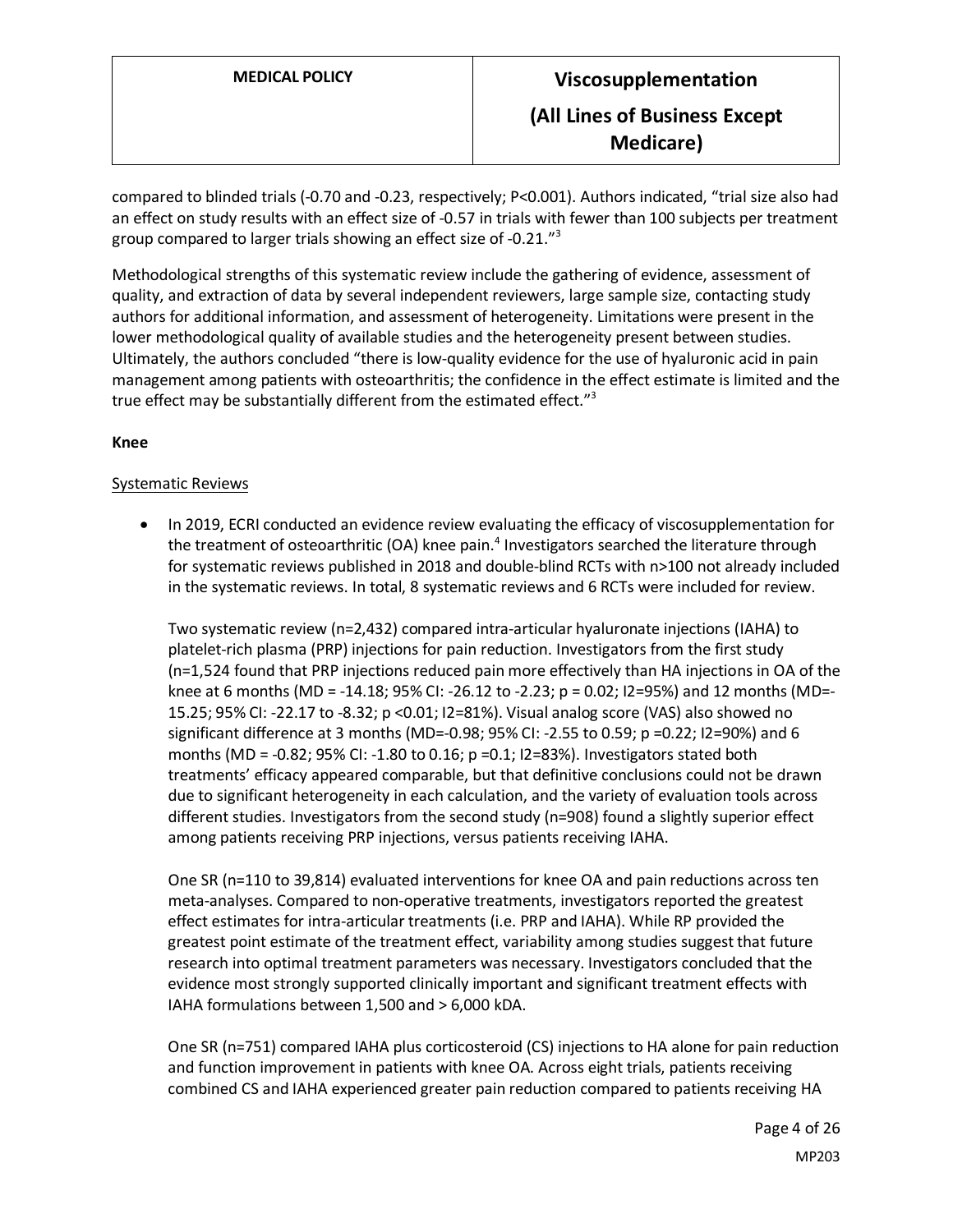alone at 13-month follow-up (SMD 0.25, 95% CI (0.09, 0.41); p = 0.002, I2 = 0%] and [SMD 0.39, 95% CI (0.01, 0.77); p = 0.05, I2= 0%.

One SR (n = 1,004) compared HA with methylprednisolone injection and for pain reduction and function improvement. Across 5 RCTs, no difference was found in pain, physical function and stiffness at 4 week, 12 weeks and 26 weeks between HA and methylprednisolone groups.

One SR (n = 3,485) compared HA with placebo saline injection for pain and adverse events (AEs). Across 20 RCTs, the mean change in pain scores significantly favored IAHA compared to saline injections within 22-27 weeks (SMD = - 0.27, 95% CI - 0.39 to - 0.16, p < 0.00001). However, IAHA was also associated with significantly greater risk of AE's compared to saline (RR = 1.76, CI 1.16-2.67,  $p = 0.008$ ).

One SR (17 meta-analyses) compared IAHA to placebo injections, measuring outcomes of pain reduction and function improvement. Investigators reported that IAHA provided a moderate symptomatic benefit compared to placebo injections, with an effect size of between 0.30 and 0.40 above that of the IAHA placebo effect. Investigators concluded that future research with long-term follow-up was needed to clarify patient selection criteria.

One SR (n = 3,436) examined repeated IAHA injections for pain reduction maintenance. All 17 articles included for review reported pain reduction from baseline in the IAHA injections throughout the initial treatment cycle, and either sustained or further reduced pain throughout the repeated courses of treatment. Investigators concluded that repeat IAHA injections were safe and provided further pain reduction while also introducing no increased safety risk. Four RCTs ( $n = 1,409$ ) not included in the above systematic reviews reported mixed findings across a range of comparisons (e.g. IAHA vs PRP vs. IAHA plus PRP vs. placebo).

ECRI concluded that evidence suggested that IAHA injections may relieve OA knee pain in some patients. Nonetheless, investigators determined that the evidence base regarding the safety and efficacy of the therapy remained inconclusive, and called for additional research to establish treatment parameters, patient selection criteria, and to determine whether IAHA therapy is best used alone or in combination with platelet-rich plasma or corticosteroids.

• In 2021, Hayes updated a comparative effectiveness review evaluating the safety and efficacy of IAHA – relative to sham IA injections with saline (IAS) or IA injection with corticosteroids (IACS) – for the treatment of osteoarthritis of the knee.<sup>5</sup> Hayes included 4 systematic reviews and 2 RCTs for review. Sample sizes across studies varied from 971 to 4,806 patients; follow-up ranged from 6 weeks to 1 year, with an average of 6 months. Outcomes of interest included time to total knee arthroplasty, pain, function, quality of life (QOL) and complications. Two systematic reviews (assessing 123 RCTs) compared the relative safety and efficacy of IAHA and IAS. Both reviews reported clinically important reductions in pain from baseline but not incremental to IAS. A review of 10 RCTs reported superior efficacy of IAHA over IAS in function on average (SMD, –0.23; 95% CI, –0.45 to –0.01), which corresponds to a mean incremental improvement of 8.28 on a 0-to-100 visual analog scale (VAS). A network meta-analysis also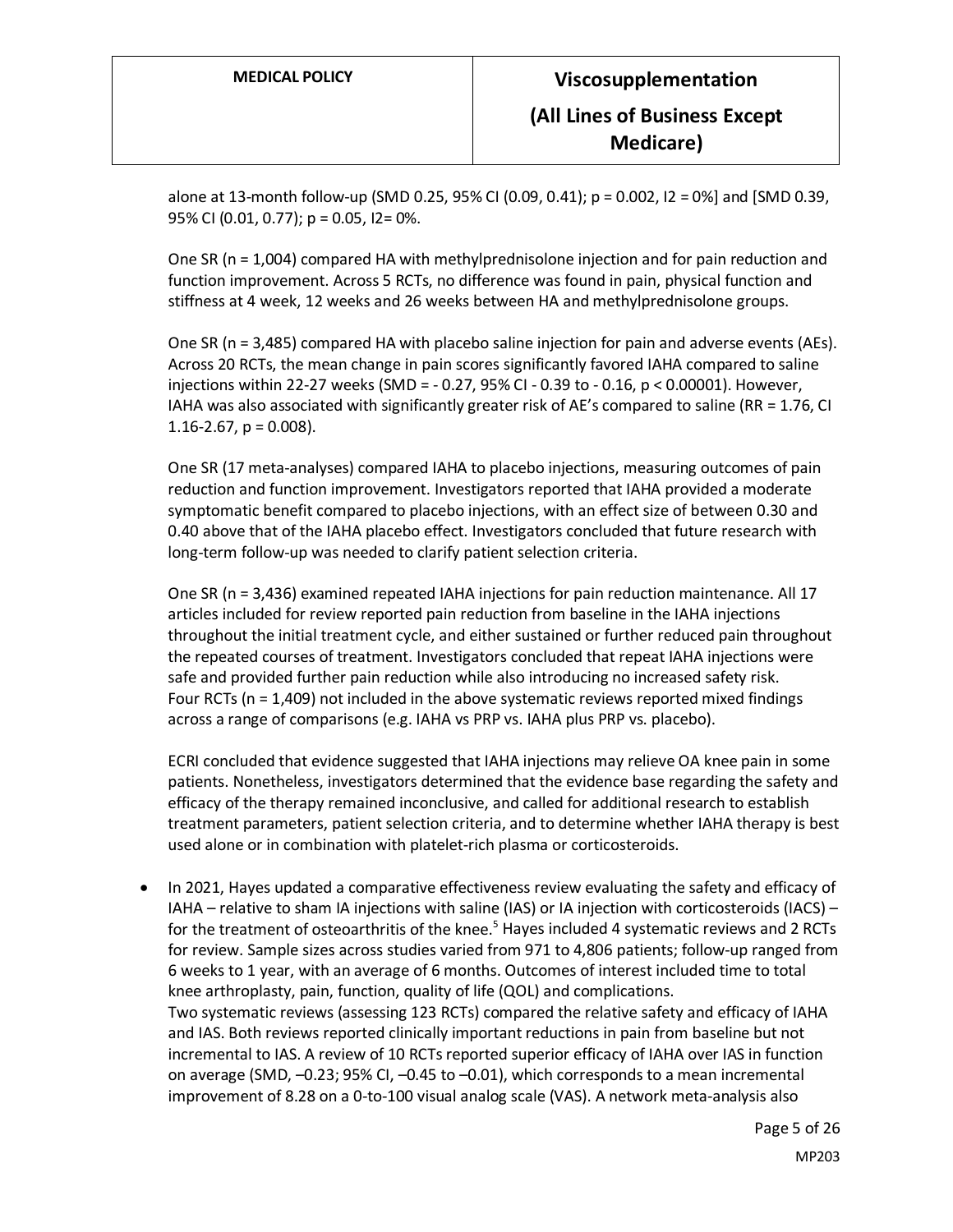concluded that the mean advantage of IAHA was statistically significant, but only clinically relevant depending on the criteria used. Both systematic reviews reported a lack of evidence on QOL to establish an effect. Two systematic reviews and 2 RCTs compared the relative safety and efficacy of IAHA and IACS.

A network meta-analysis found no significant difference in pain at 3 months after IAHA injections (median effect, 29.44; 95% Crl, 24.17 to 34.93) versus IACS (median effect, 29.00; 95% Crl, 22.63 to 35.15). A pairwise analysis of 8 RCTs assessing 0-to-100 VAS also reported no difference in pain between groups (MD, –0.46;95% CI, –1.31 to 0.39). However, the pairwise analysis also assessed outcomes from 7 RCTs at 6 months follow-up and found significant benefits of IAHA (MD, –0.73; 95% CI, –1.25 to –0.21) and a significant benefit of IAHA over IACS in 4 RCTs at 6 months follow-up (MD,  $-5.15$  (95% CI,  $-8.77$  to  $-1.54$ ) (p = 0.01). Findings from RCTs published subsequent to these reviews were consistent with these results.

One systematic review and 16 RCTs met inclusion criteria, but as no 2 reviewed studies addressed the same comparison of IAHA products, no evidence-based conclusions could be reached about intra-product efficacy. Hayes concluded that, considered as a whole, there may be no substantive differences in clinical performance among products or types of products (e.g. avian versus bacterial; high versus low molecular weight). No serious or sever complications were associated with IAHA across the studies included for review.

Hayes judged the overall quality of evidence as "moderate" for all comparisons save direct comparisons between IAHA products due to a lack of studies comparing the same 2 treatments. Hayes concluded that IAHA was associated with clinically significant improvements in pain and function; however, no clinically significant benefit in pain control was demonstrated relative to IAS. Investigators ultimately assigned a "C" rating (potential but unproven benefit) for IAHA for the treatment of knee osteoarthritis in patients with chronic symptoms refractory to conservative care.

- In 2017, a workgroup of clinicians published appropriate use criteria evaluating the efficacy of IAHA injections for the treatment of osteoarthritis of the knee.<sup>6</sup> Authors assessed 17 real-world clinical scenarios and determined appropriate use criteria of IAHA for knee OA. Conclusions were made on the basis of an outside systematic review of evidence, current evidence-based practice guidelines and authors' clinical opinion. Authors scored the appropriateness of treatment of each scenario using a 9-point, with 9 as the most appropriate and 1 and the least appropriate. In total, 6 scenarios were scored as appropriate, 10 were scored as uncertain, and 1 scenario was scored as inappropriate. Authors stated that evidence on hyaluronic acid was limited with comparable effects to other active treatments, but appropriate for individuals with mild to moderate disease with symptoms refractory to conservative care. Investigators concluded that additional research was needed to establish treatment parameters and patient selection criteria.
- In 2015, Jevsevar and colleagues conducted a systematic review and meta-analysis to evaluate viscosupplementation for osteoarthritis of the knee.<sup>7</sup> Independent reviewers systematically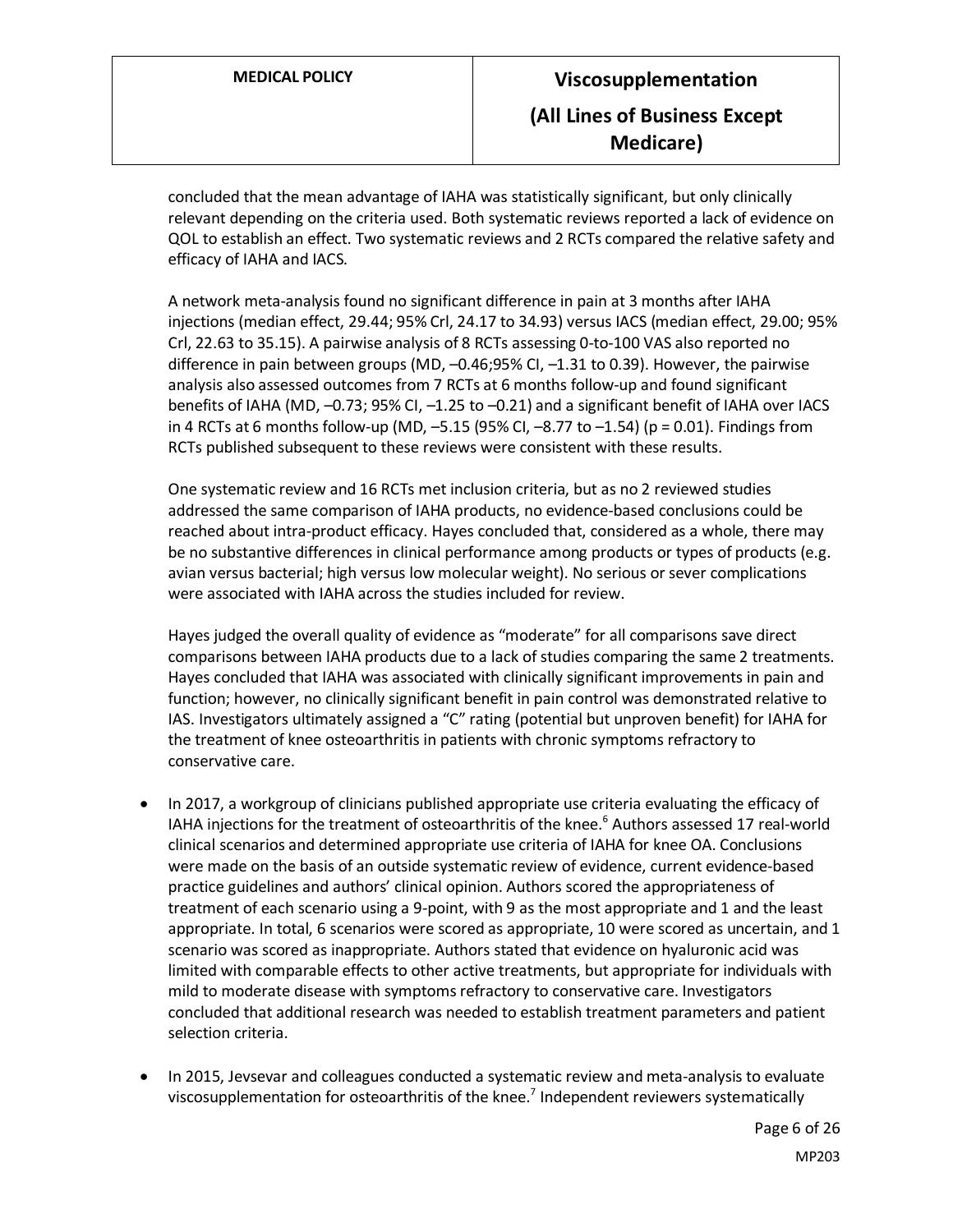identified eligible studies, assessed quality, and extracted data. The primary outcome of interest was the minimal important difference (MID) in the visual analog scale (VAS) and/or Western Ontario and McMaster Universities Osteoarthritis Index (WOMAC) for pain. The authors also aimed to explore causes of heterogeneous treatment effects in the hyaluronic acid injection (HA) literature.

A total of 19 publications were identified as eligible for inclusion, thus producing a total sample size of 4,485 patients. "Fourteen (74%) of the trials compared HA with placebo (sham treatment), two (11%) compared HA with conventional (usual) care, and three (16%) paired HA with an additional active treatment and compared the results with those in a control group that received that active treatment alone."<sup>7</sup> Of the selected trials, 63% were industry-funded.

The overall meta-analysis indicated statistically significant heterogeneity due to blinding, HA cross-linking, and follow-up duration. Therefore, the meta-analysis was repeated with stratification by the heterogeneous treatment effects. In regards to blinding, double-blinded sham-controlled trials had much smaller treatment effects compared to trials that were not blinded (P <0.05). For double-blinded trials, the treatment effect was less than half of the MID; therefore, it is unlikely that a substantial number of patients received clinically important benefit. When the meta-analysis was stratified by HA cross-linking, the results indicated the average treatment effect in blinded trials was less than one half the MID whereas the average treatment effect in nonblinded trials was 29% greater than the MID. Lastly, the meta-analysis was stratified by follow-up duration (6 to 13 weeks or >13 weeks). The results indicated the effect size was larger in the trials with follow-up >13 weeks; however, examination of the forest plot indicated this resulted from two trials. These two trials were nonblinded and compared HA with usual care; therefore, they were removed from the analysis. Subsequently, follow-up duration was no longer a significant predictor of HA treatment effect.

Strengths of this systematic review include the gathering of evidence, assessment of quality, and extraction of data by several independent reviewers, large sample size, and assessment of heterogeneity. Limitations were identified in the poor quality of included studies, potential for biases, and significant heterogeneity between studies. The authors concluded, "meta-analysis of only the double-blinded, sham-controlled trials with at least sixty patients did not show clinically important differences of HA treatment over placebo. When all literature was added to the analysis, the overall effect was greater but was biased toward stronger treatment effects because of the influence of nonblinded or improperly blinded trials."<sup>7</sup>

• In 2013, Printz and colleagues conducted a systematic review to "determine the reported rates of both industry sponsorship and financial conflict of interest among the authors of prospective, randomized, placebo-controlled studies on the therapeutic effects of hyaluronic acid injections for knee osteoarthritis."<sup>8</sup> The authors also, "sought to address whether the qualitative conclusions by the authors about the therapeutic effects of the hyaluronic acid drug were associated with either industry sponsorship or the financial conflicts of interest of the authors."<sup>8</sup> Independent reviewers systematically identified eligible studies, assessed quality, and extracted data.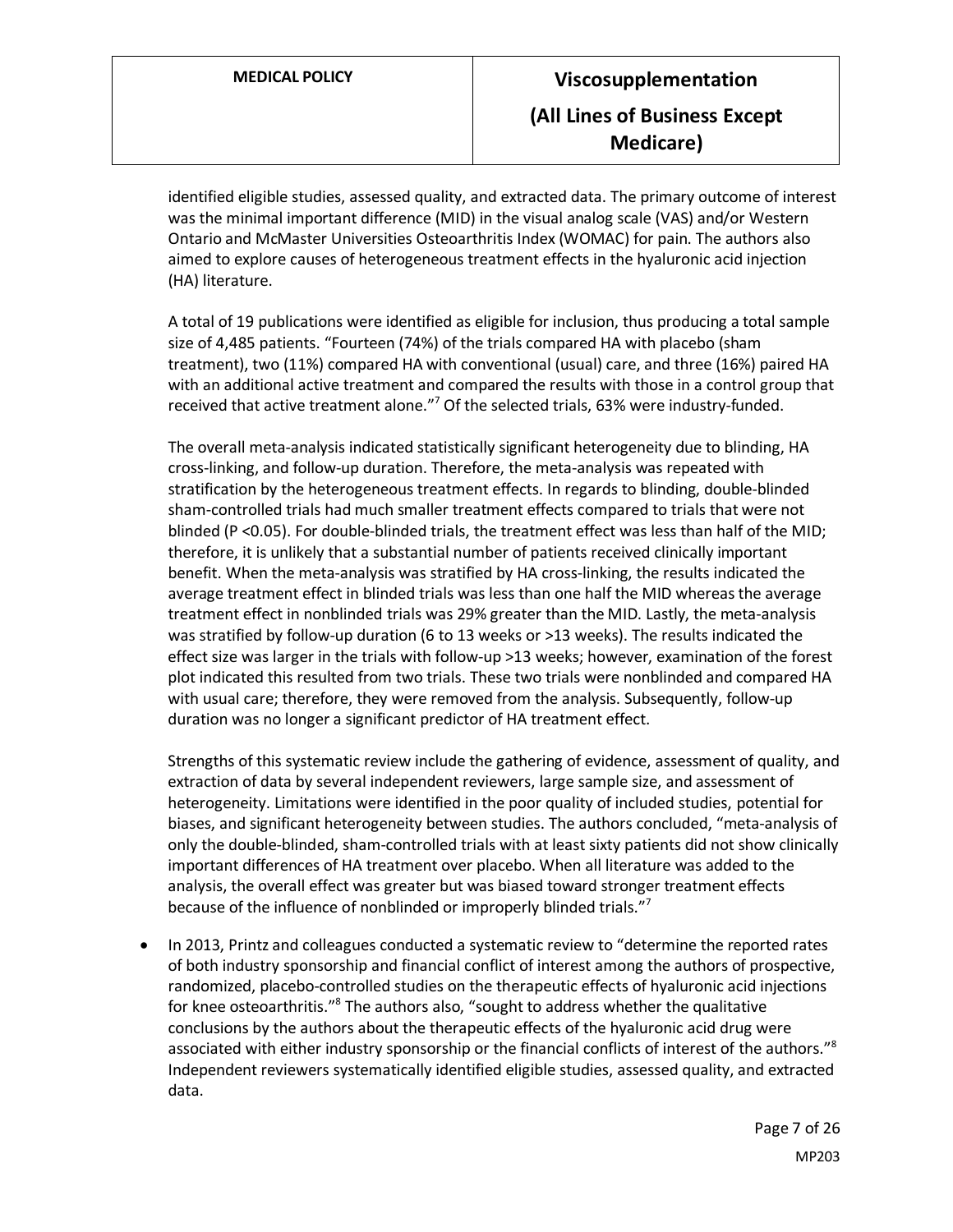The authors identified 48 publications as eligible for inclusion. The authors used the quantitative conclusions of the selected studies to group the trials into qualitative conclusions. These included favorable (HA was "more effective", "superior", or "favorable" compared with placebo), neutral (HA was "effective", "may be effective", or "is safe" compared to placebo), or unfavorable (HA was "no more effective" or "not different" compared to placebo). Of the 33 trials that identified a sponsor, 30 were industry sponsored. A total of 31 (65%) had academic authorship while 17 (35%) reported industry authorship, and at least one author affiliated with a pharmaceutical company. Sponsorship was not reported in 15 trials (31%). "Because only three studies were sponsored by non-industry sources, we were unable to demonstrate any differences among the qualitative conclusion, region, or department of the corresponding author with regard to sponsorship."<sup>8</sup> The results indicated that the qualitative conclusions had a statistically significant association with authorship (p=0.018). Of note, none of the 17 industryauthored studies had an unfavorable conclusion; whereas, 35% of the studies with academic authorship had an unfavorable conclusion.

Strengths of this systematic review include the gathering of evidence, assessment of quality, and extraction of data by several independent reviewers and inclusion of a large number of studies. Limitations are present in the grouping of studies into qualitative data points and lack of conflict of interest disclosure (31%). The authors concluded, "on the basis of our findings in the present review that the qualitative conclusions in studies on hyaluronic acid injections for knee osteoarthritis were commonly associated with industry authorship, clinicians should be aware of the potential financial conflicts of interest of the authors reporting on this topic and carefully evaluate the recommendations from these studies based on the objectivity of the study design." 8

• In 2012, Rutjes et al. conducted a systematic review and meta-analysis to determine whether viscosupplementation is clinically effective and safe to treat symptomatic knee osteoarthritis.<sup>9</sup> Independent reviewers systematically identified eligible studies, assessed quality, and extracted data. Study authors were also contacted, if necessary, for additional information or data. The primary outcome of interest was pain, while physical function and serious adverse events were the secondary outcomes of interest.

After systematic review, the authors had identified 177 publications describing 89 trials in 12,667 patients as eligible for inclusion. "Thirteen trials reported adequate concealment of allocation (15%), 68 trials used a sham intervention in the control group (76%), 16 were judged to have adequately blinded patients (18%), and 48 had blinded outcome assessment (54%). Seventeen trials had analyzed all patients according to the intention-to-treat principle (19%), and 23 trials had sample sizes of 100 patients or more per trial group (26%)."<sup>9</sup>

The overall meta-analysis for pain indicated that viscosupplementation had a moderate effect size, which met the pre-specified clinically important difference; however, there was a statistically significant degree of heterogeneity between trials (P<0.001). Due to the heterogeneity, the authors conducted stratified analyses for larger trials (>100 participants per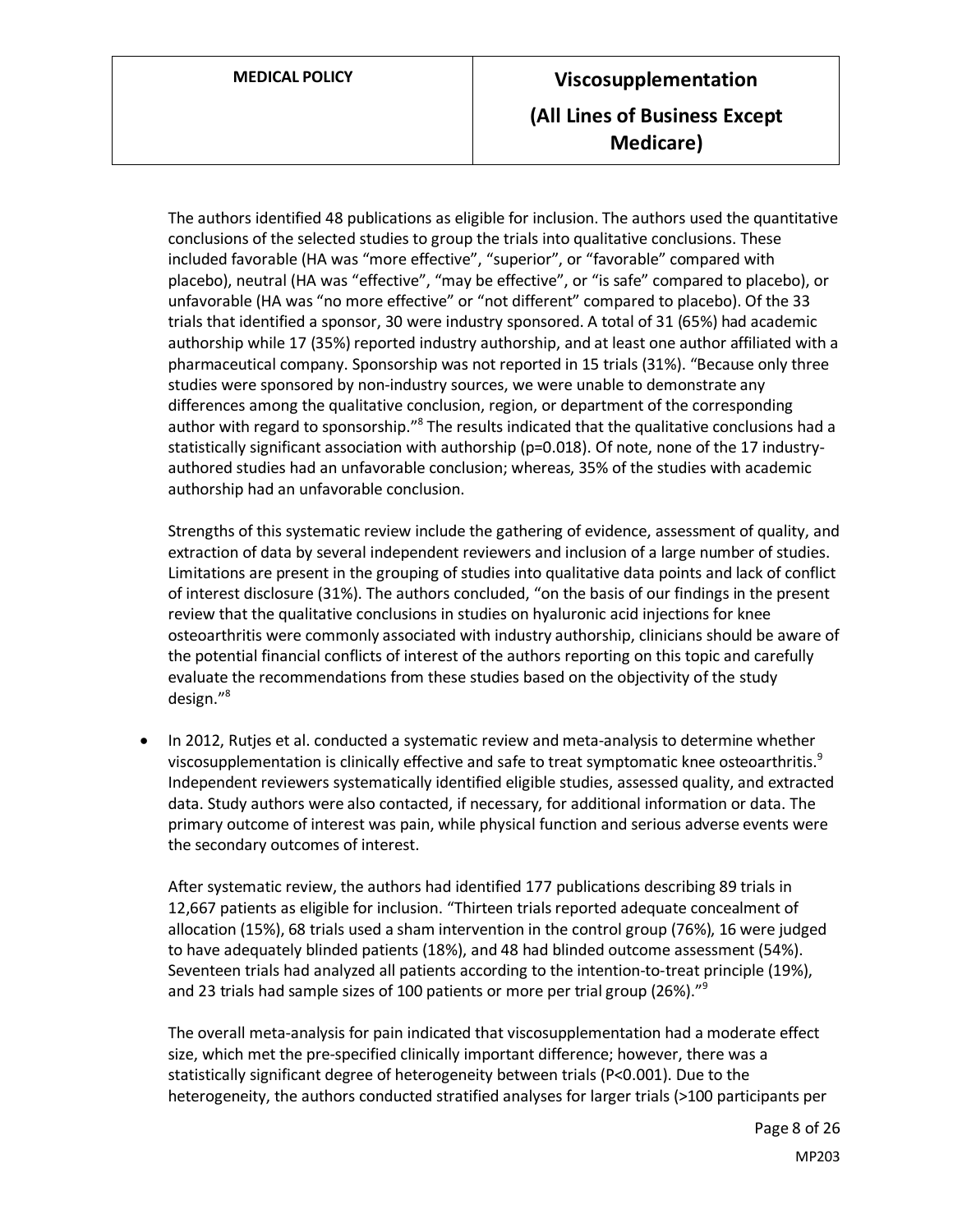trial group), adequately blinded trials, and larger trials with adequate blinding. After stratification by these three study characteristics, the effect size did not reach the minimal clinical important difference for any subgroup. The meta-analysis of physical function indicated that viscosupplementation had a moderate effect; however, the trials were also statistically significantly heterogeneous. After stratifying by larger trials and adequately blinded trials, the minimal clinically important difference was again not reached. The results of the meta-analysis evaluating safety suggested that viscosupplementation was associated with an increased risk of adverse events.

Methodological strengths of this systematic review include the gathering of evidence, assessment of quality, and extraction of data by several independent reviewers, large sample size, and assessment of heterogeneity. Significant limitations were present due to the poor quality of many included studies, inadequate data reporting by many studies, and significant inter-study heterogeneity. The authors also stated "Many reports did not provide adequate data on adverse events, which is concerning in light of the observed safety signals. The low quality of reporting of safety data means that we could not understand the probable causes of serious adverse events."<sup>9</sup> Ultimately, the authors concluded that, "viscosupplementation is associated with a small and clinically irrelevant benefit and an increased risk for serious adverse events."<sup>9</sup>

# *Multiple Treatment Effects*

# Systematic Reviews

In 2016, Bannuru et al. conducted a systematic review to evaluate the safety of repeated injections of Supartz $\odot$  for knee osteoarthritis.<sup>10</sup> Independent reviewers systematically identified eligible studies, assessed quality, and extracted data. The primary outcome of interest was overall incidence of adverse events. The authors also evaluated adverse events reported separately by type and severity.

After systematic review, the authors had identified 6 nonrandomized studies as eligible for inclusion (1 postmarket registry [n=7404], 4 prospective studies [n=127], 1 retrospective study [n=220]). The results of the postmarket registry reported 58 adverse events, most occurring after the first course of treatment. "Local reactions included pain (29), swelling (16) and redness (3). Other reactions were rash (3), itching (1), increased serum glutamic oxaloacetic transaminase (2), increased serum glutamicpyruvic transaminase (3), and increased alkaline phosphatase (1)."<sup>10</sup> The 4 prospective studies included in the systematic review reported no adverse events or abnormal lab results related to Supartz®. The retrospective study reported a total of 26 adverse events (20 mild and 6 moderate) in 303 knees. All but one adverse event were determined to be related to the injection. The most serious reactions included arthralgia (2), swelling (1), stiffness (1), and fainting (1). The most common mild adverse events were skin ecchymosis (11), pain (5), swelling (2), blistering (1), and nausea (1). After pooling the data, the overall adverse event rate following repeat courses of Supartz® was determined to be 0.008; however, there was significant heterogeneity between studies ( $1^2$ =73%).

Strengths of this study include the gathering of evidence, assessment of quality, and extraction of data by several independent reviewers and the assessment of heterogeneity. However, the reliability of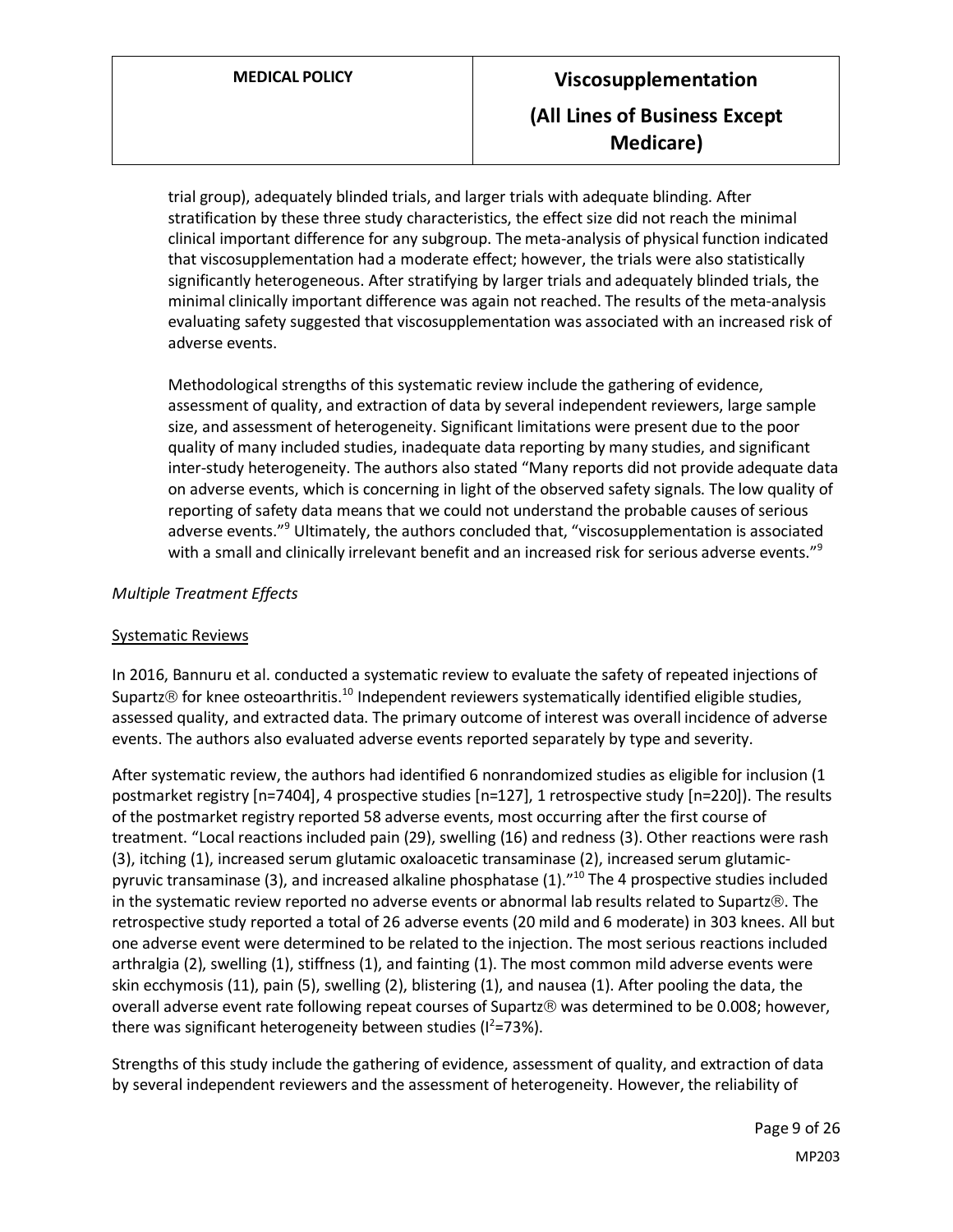conclusions drawn from this study is hindered due to several limitations. These include, but are not limited to, the following:

- $\circ$  Poor methodological quality of included studies (lack of randomization, retrospective designs, small sample sizes, and short follow-up periods)
- o Probable publication bias due to the small number of selected studies
- o Only 1 of 10 commercially available hyaluronic acid products were evaluated
- o 5 of the 6 selected studies took place in Japan
- o Meta-analysis was conducted inappropriately due to significant between study heterogeneity, and no statistical methods were used to account for this heterogeneity
- $\circ$  Conflicts of interest and probable funding bias due to the study authors being supported by the Supartz $\circledR$  manufacturer (Bioventus $\circledR$ , Inc.)

Due to the poor methodological quality, high risk of bias, and lack of generalizability, this systematic review does not permit meaningful conclusions regarding the efficacy and safety of repeat hyaluronic acid injections to treat knee osteoarthritis.

In 2017, Concoff and colleagues conducted a systematic review and meta-analysis evaluating the safety and efficacy of multiple versus singly IAHA injections for the treatment of knee OA.<sup>11</sup> Independent investigators systematically searched the literature though February 2016, identified eligible studies, assessed study quality, extracted data and pooled results. The primary outcome of interest was mean knee pain score at 3 months or 6 months. In total, 30 articles (n= 5,848) were included for review. Four studies (n =1,996) used single injections of IAHA, 16 studies (n=2,865) used 2-4 injections and 11 studies (n=1,847) evaluated 5 or more injections. Compared to patients receiving IA-Saline (IAS), patients receiving 2-4 injections of IAHA experienced superior outcomes at 3- and 6-month follow-up (SMS = - 0.76; -0.98 to -0.53, 95% CI,  $p < 0.00001$ , and SMD = -0.36; -0.63 to-0.09 95% CI,  $p = 0.008$  respectively). While single injection studies reported no significant effect at 3- and 6-month intervals, patients receiving 5 or more injections experienced significant improvements in pain, although only at 6-month follow-up. Five or more IAHA injections were also associated with a higher risk of treatment-related AEs compared to IA-Saline (RR =1.67; 1.09 to 2.56 95% CI, p =0.02). This result was not seen within the 1 and 2-4 injection subgroups.

Study limitations included industry-funding of a majority of the reviewed RCTs, as well as a lack of a direct comparison between the exact numbers of injections received by individual patients, due to a lack of robust data in the reviewed studies. Inconsistent reporting of pain scores, variable follow-up times, and heterogeneity within some subgroups may have also biased results. Investigators concluded that injection regimens of 2-4 and at least 5 provided pain relief superior to patients receiving IAS, whereas patients receiving single injection did not. Intra-articular injections of HA used in a 2-4 injection treatment regimen provided the greatest benefit when compared to IA-Saline with respect to pain improvement in patients with knee OA, and was generally deemed safe with few to no treatmentrelated AEs reported across studies. Investigators called for additional research to further compare treatment regimens in head-to-head RCTs, evaluating alternative outcomes such as function and stiffness.

# Randomized Controlled Trials (RCTs)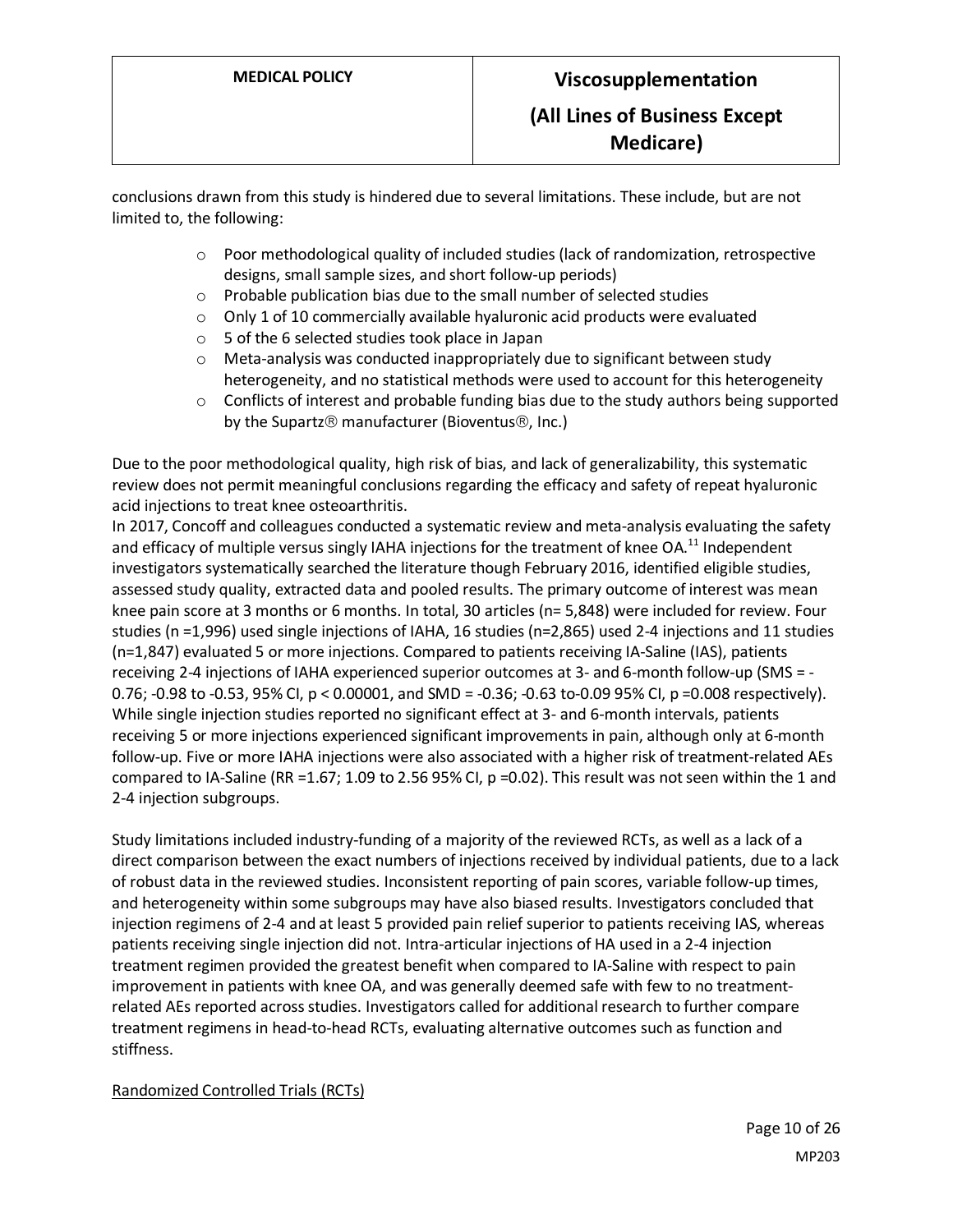• In 2011, Altman et al. conducted a multicenter, open-label, randomized trial to evaluate the safety of repeated series of intra-articular Euflexxa $\circledR$  (IA-BioHA).<sup>12</sup> IA-BioHA is a non-cross linked high molecular weight hyaluronan. A total of 433 subjects were recruited from the already randomized cohort of the FLEXX RCT. A total of 214 subjects were treated with intra-articular hyaluronic acid (IA-HA) while 219 were treated with IA-BioHA. The primary outcome of interest was safety, which included treatment emergent adverse events (TEAE), laboratory parameters, vital signs, and physical examination of the knee. The authors also evaluated efficacy as a secondary outcome of interest. Participant follow-up lasted for 26 weeks.

A total of 11 subjects discontinued the study due to AEs (5), withdrew consent (2), and lost to follow-up (4). Overall, 43.3% of subjects reported at least one TEAE during the 26 weeks of follow-up. "The AEs that occurred most often in the Extension Study were arthralgia (9.9%), injury (4.4%), nasopharyngitis (3.5%), upper respiratory infections (3%), and joint swelling in the soft tissue at the injection site (2.3%)."<sup>12</sup> Among the subjects with at least one AE, 21 (4.8%) were determined to be related to the IA-BioHA. The most common IA-BioHA related AEs were arthralgia (2.8%), joint swelling (1.2%), peripheral edema (0.7%), and injection site pain (0.5%). In regards to efficacy, patients who continued with IA-BioHA or IA-HA from the FLEXX study maintained pain reduction from baseline.

Strengths of this study include the multicenter, randomized controlled design and large sample size. The authors concluded "repeat injections of IA-BioHA were effective, safe, well tolerated, and not associated with an increase in AEs." However, significant methodological limitations affect the validity of these conclusions. The short follow-up period, lack of blinding, and lack of a placebo comparator group create substantial sources of bias. Funding bias is also probable due to the study being supported by the Euflexxa® manufacturer (Ferring Pharmaceuticals, Inc.) and several author conflicts of interest.

• In 2010, Jorgensen et al. conducted a multicenter, randomized, placebo-controlled, double-blind study to evaluate the long-term efficacy and safety of five intra-articular injections with the hyaluronan product Hyalgan  $\circledR$  compared with placebo.<sup>13</sup> Power calculations indicated 151 patients in each treatment group would be needed to detect a clinically relevant difference; thus, 337 patients with osteoarthritis of the knee joint were recruited to participate. Patients were randomized 1:1 to receive either Hyalgan® (n=167) or saline placebo (n=170) injections weekly for 5 weeks. The syringes were pre-packaged to mask treatment identify to both the patient and physician. All patients were followed for 3 months after the first injection, and those still benefiting from treatment at 3 months were followed until "time to recurrence" or a maximum of 1 year. The primary outcome measure was time to recurrence (the time from the start of improvement until recurrence of the Lequesne algofunctional index score [LFI]). Time to recurrence was evaluated at 3, 6, 9, and 12 months. Secondary outcome measures included visual analog score (VAS) pain during a 50m walk, paracetamol consumption, patients' global assessment, responder rates, and adverse events (AEs).

Treatment compliance was observed in 95% of the hyaluronan group and 99% in the placebo group. The mean time to recurrence was 172 days for the hyaluronan group and 204 days for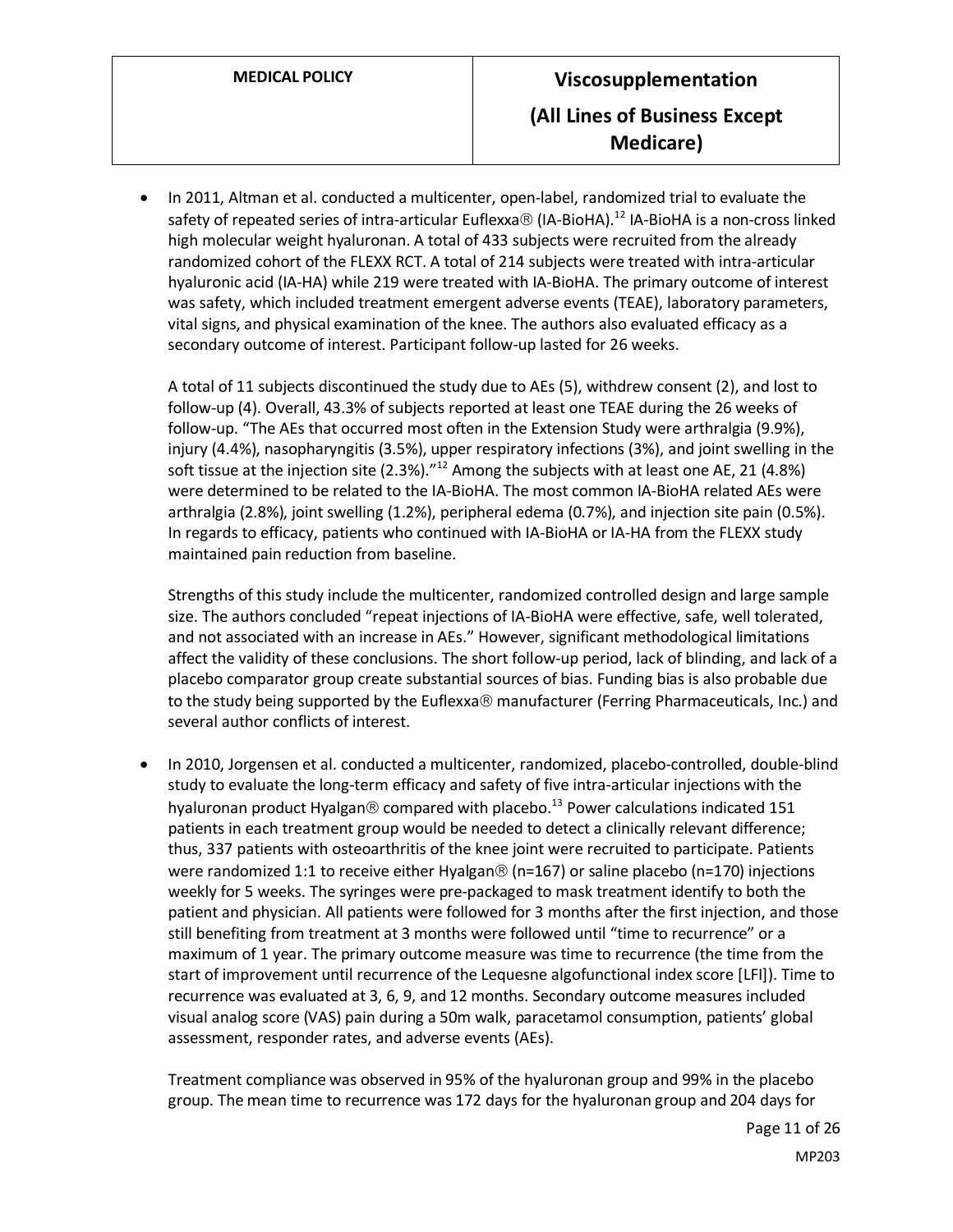the placebo group (no significant treatment effect, p=0.26). At 3 months follow-up, 31.1% of the hyaluronan group was non-responders while 27.6% of the placebo group; therefore, these patients were excluded from additional follow-up (in accordance with the pre-defined study parameters). Additionally, no significant change from baseline was identified in LFI or VAS pain during the 50 m walk. These two parameters also showed no significant treatment effect. No significant difference between treatment groups was identified for paracetamol consumption, patients' global assessment, responder rates, or adverse events (AEs).

This study has several methodological strengths, including:

- Robust study design: randomized, multi-center, double-blinded, and placebocontrolled
- The use of intention-to-treat analysis
- **Large sample size**
- Use of an internationally validated index for scoring pain and function
- Adequately powered to determine a clinically relevant difference

Limitations include the shorter-follow up period for some participants, losses to follow-up (6%), subjective primary outcome measure, and evaluation of only one commercially available hyaluronan product. Ultimately, the authors concluded that in patients with moderate to severe osteoarthritis of the knee "five intra-articular injections of hyaluronan did not improve pain, function, paracetamol consumption or other efficacy parameters 3, 6, 9 and 12 months after the treatment."<sup>13</sup>

#### Nonrandomized Studies

Four nonrandomized studies were identified that evaluated the efficacy and safety of multiple hyaluronic acid injections.<sup>14-17</sup> Although these studies suggest multiple injections of hyaluronic acid may improve pain and physical function, the validity of these conclusions is significantly limited due to the poor study quality. All studies are nonrandomized (2 prospective, 2 retrospective) observational studies that do not use a placebo control group. Two studies have very small sample sizes (<100 patients) and short follow-up periods. Due to the study design being a retrospective database review, two studies significantly lack baseline and endpoint data. Due to the aforementioned limitations, meaningful conclusions cannot be drawn; therefore, these studies are insufficient to support the efficacy, safety, or medical necessity of multiple hyaluronic acid injections.

#### *Delay to Total Knee Replacement*

#### Systematic Reviews

In 2015, Newberry and colleagues as part of the Technology Assessment Program (TAP) at the Agency for Healthcare Research and Quality (AHRQ) conducted a systematic review ,"of the evidence that intraarticular injections of hyaluronic acid (HA) in individuals with degenerative joint disease (osteoarthritis [HA]) of the knee improve function and quality of life (QoL) and that they delay or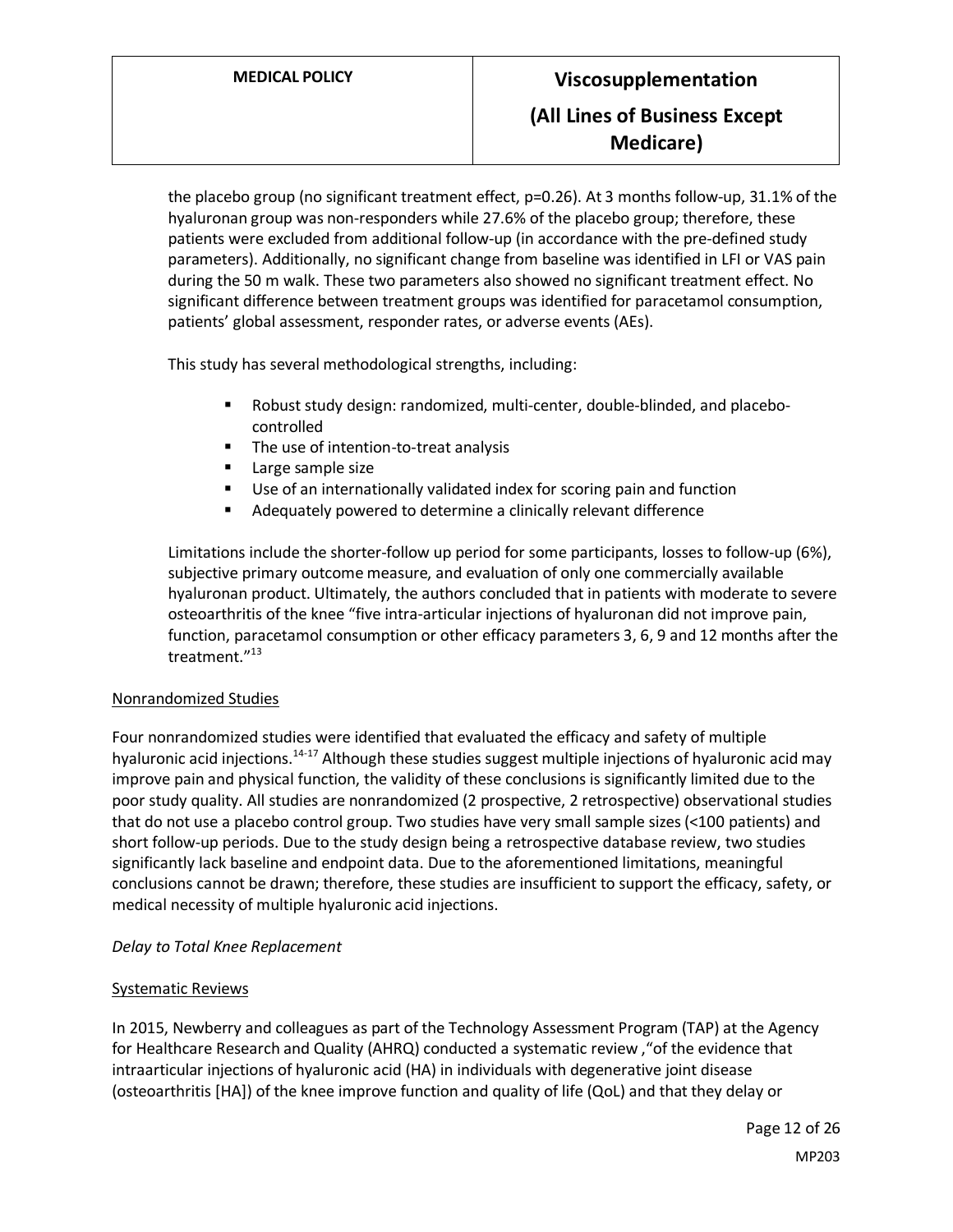prevent the need for total knee replacement (TKR)."<sup>18</sup> Independent reviewers systematically identified eligible studies, assessed quality, and extracted data.

After systematic review, the authors identified 16 studies (3 randomized controlled trials [RCTs] and 13 nonrandomized observational studies) as eligible for inclusion. The author's systematic review also identified several case series that reported on the average or longest time to TKR in HA treated patients; however, these studies were not included because they did not meet the study design inclusion criteria (randomized controlled trial or observational study). Only one of the RCTs reported delay or avoidance of TKR as a pre-defined primary outcome of interest, whereas the other RCTs reported it as a treatment failure. All but one study were determined to have a high risk of bias. Results of the two high-risk bias RCTs demonstrated a non-significant trend, indicating that fewer people in the treatment group had knee replacement compared to the placebo group. The third RCT showed no statistically significant difference in time to TKR in the HA group compared to the placebo group (p=0.249). The 13 nonrandomized studies (6 retrospective case series and 7 cohort studies) reported mixed results, with treatment failure (i.e., total knee replacement) rates ranging from 1% to 32.9%. An assessment of bias in the nonrandomized studies indicated all had a moderate to high risk of bias. The authors stated, "few studies attempted to control for baseline differences in comorbidities, few reported financial conflicts of interest, and patients were aware of their treatment in every instance."<sup>18</sup>

Methodological strengths of this systematic review include the gathering of evidence, assessment of quality, and extraction of data by several independent reviewers, and assessment of heterogeneity prior to conducting meta-analyses. Limitations are present in the poor methodological quality of included studies (lack of randomization, lack of blinding, lack of control group, small sample sizes, and short follow-up periods), inadequate data reporting of included studies, and identification of only one RCT with TKR as the primary outcome. Ultimately, the authors stated, "no conclusions can be drawn from the available literature on delay or avoidance of TKR through the use of HA. Studies that can compare large numbers of treated and untreated individuals, preferably with a randomized design, are needed to answer this question."<sup>18</sup>

# Randomized Controlled Trials (RCT)

The evidence review identified one RCT that assessed intra-articular hyaluronic acid injections and delay to total knee replacement as the primary outcome of interest.<sup>19</sup> This RCT was included in the systematic review described above; therefore, it will not be discussed here.

# Nonrandomized Studies

The evidence review identified 5 nonrandomized studies, not included in the Newberry et al. systematic review, which evaluated intra-articular hyaluronic acid (HA) injections and delay to total knee replacement (TKR) as the primary outcome of interest.<sup>20-24</sup> All studies concluded that HA injections in patients with knee osteoarthritis was associated with an increase in time to TKR. However, the reliability of this conclusion is significantly limited due to the poor methodological quality of these studies. All studies were retrospective database reviews, which significantly limits the availability of baseline and endpoint data. Furthermore, no studies used randomization or a comparison/control group. Prospective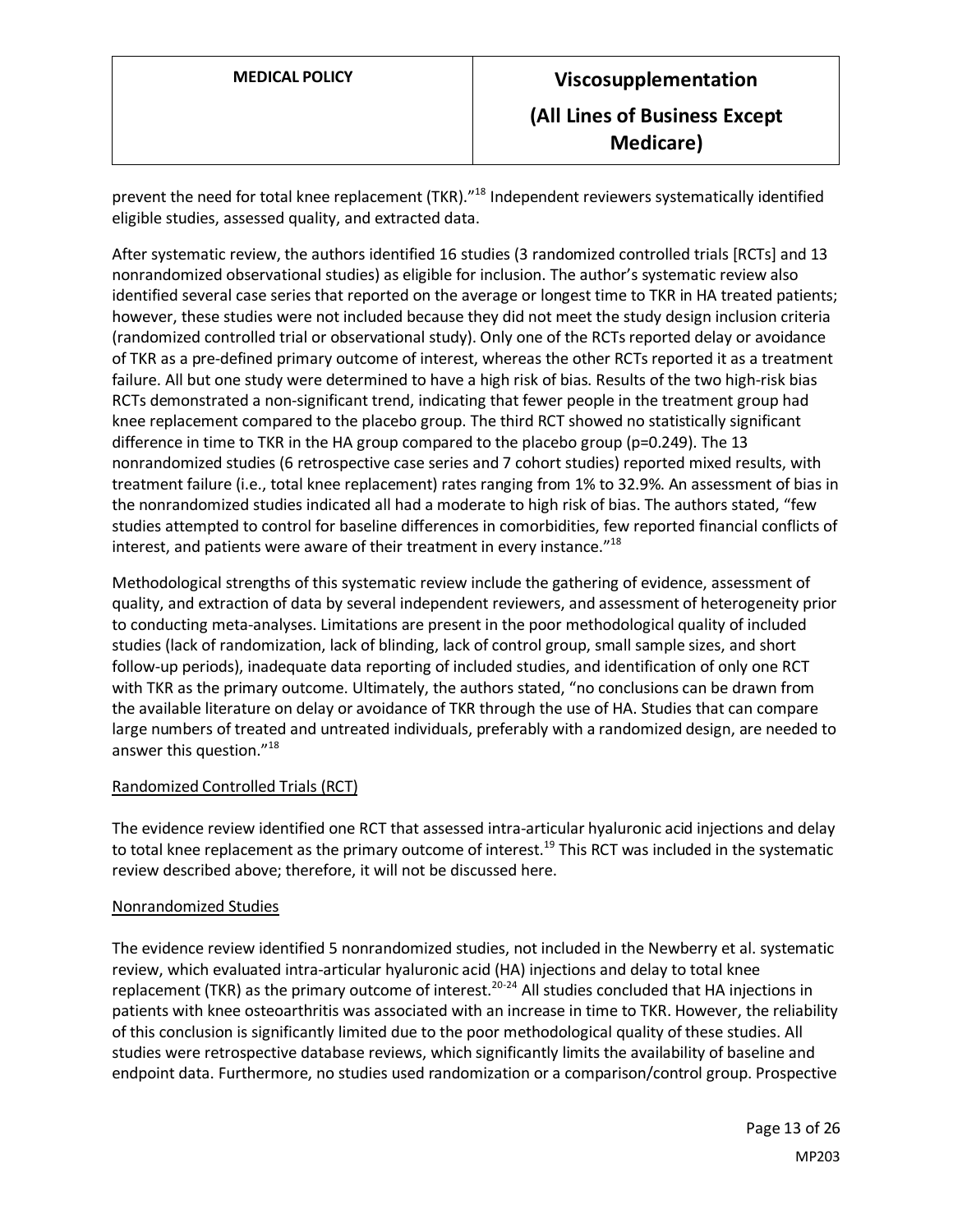studies of good methodological quality (e.g., large sample size, randomized, placebo-controlled) are required in order to support the hypothesis that HA injections delay or prevent TKR.

# **Shoulder**

In 2014, Colen et al. conducted a systematic review and meta-analysis of the literature to evaluate intraarticular (IA) infiltration therapy for patients with glenohumeral (shoulder) osteoarthritis (GH-OA).<sup>25</sup> Independent reviewers systematically identified eligible studies, assessed quality, and extracted data. The primary outcomes of interest were pain, physical function, and patient global assessment. When reported, adverse events were included as a secondary outcome.

After systematic review, the authors had identified 8 studies (2 randomized controlled trials, 5 prospective case series, and 1 retrospective observational study) as eligible for inclusion (n=895). Of the 895 patients included in the systematic review, 579 received hyaluronic acid (HA), 33 received corticosteroids (CS), and 283 received phosphate-buffered saline (PBS). After pooling the data, "HA showed effect sizes of 2.07, 2.02 and 2.11 at 6, 12 and 26 weeks follow-up, respectively."<sup>25</sup> At 6, 12, and 26 weeks follow-up, placebo also showed consistent effect sizes (1.60, 1.82, and 1.68). Although HA demonstrated consistent efficacy through 26 weeks, the difference in efficacy between HA and placebo never reached the minimal clinically important difference at any follow-up point. The effect size of CS decreased rapidly at the follow-up points (1.08, 0.43, and 0.19). No serious adverse events were reported. Mild adverse events included local pain and local reaction at the injection site.

Methodological strengths of this systematic review include the gathering of evidence, assessment of quality, and extraction of data by several independent reviewers. Significant limitations are present in the poor methodological quality of selected studies, small number of selected studies (potential publication bias), and not assessing heterogeneity before conducting meta-analyses. The authors concluded "the difference in efficacy between HA and placebo never reaches the minimal clinically important difference at any of the follow-up points. In future research, we recommend focusing on sufficiently powered randomized trials to compare the efficacies of HA, CS, placebo and other IA treatment options in patients with GH-OA." 25

#### **Hip**

• In 2020, Acuña and colleagues published a systematic review of patient-reported outcomes from viscosupplementation for hip osteoarthritis.<sup>26</sup> Thirty-nine studies were included in the review, totalling 5864 patients receiving hyaluronic acid (HA) injections. The Lequesne Index measuring pain and function in osteoarthritis was evaluated in 16 studies, 15 of which reported decreases in score (i.e. improvement) after HA injections, 12 with significant reductions. Visual analog scale was evaluated in 29 studies, 19 of which found significant reductions in VAS scores after treatment with HA. The Western Ontario and Mcmaster Universities Osteoarthritis Index (WOMAC) was evaluated in 18 studies, a majority of which found improvement in pain and function after viscosupplementation. Six studies analyzed Harris Hip Score, 4 of which found significant improvement over time after HA injections. The studies included in the systematic review largely lacked comparator groups, and there was mixed evidence when comparing viscosupplementation to PRP, corticosteroids, or placebo. There was also a lack of evidence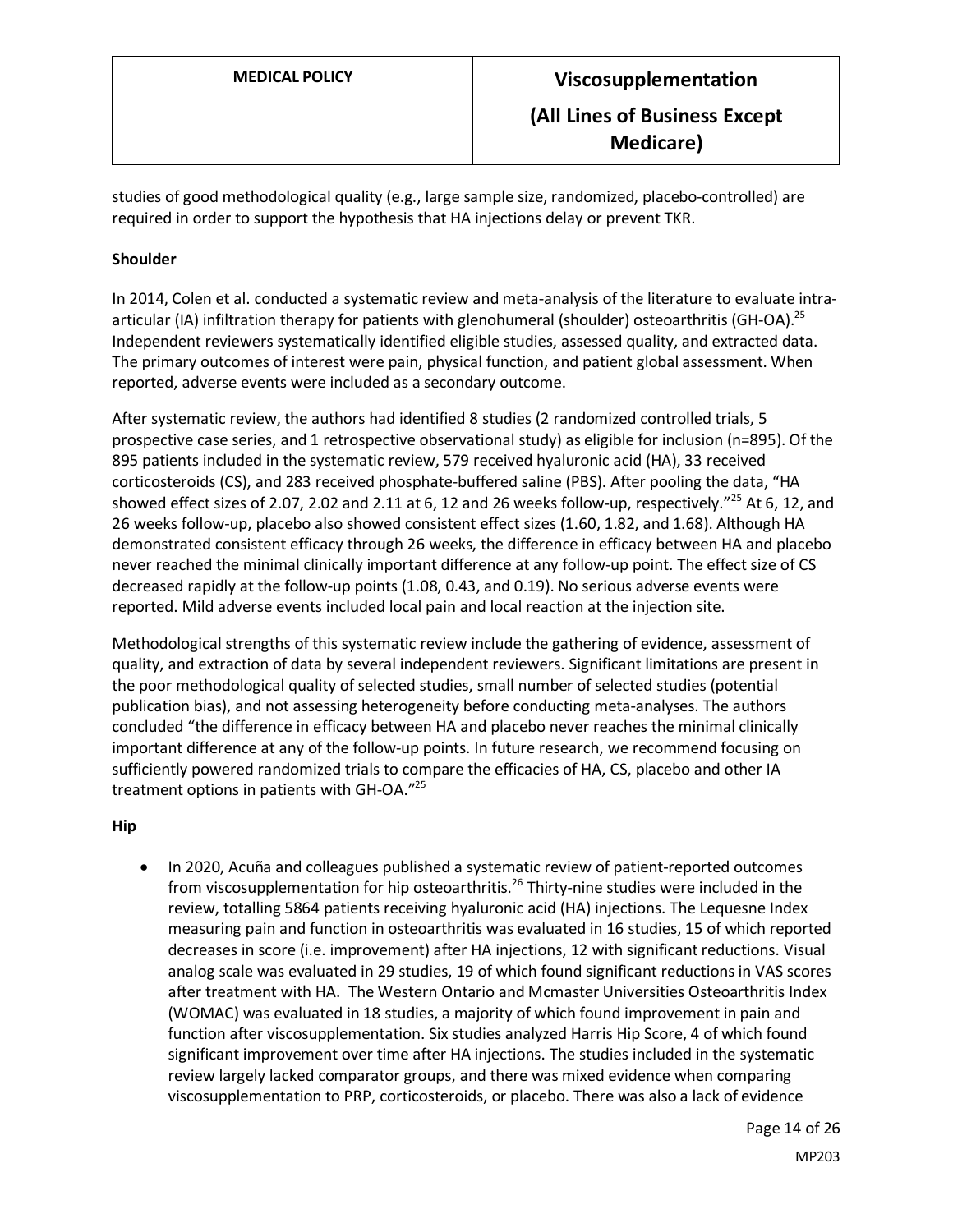showing that viscosupplementation delays total hip arthroplasty. Limitations of the review include a lack of randomized trials, potential bias from a industry-funded studies, heterogeneity in treatment protocols and methodology, small sample sizes, and inadequate follow up among some included studies. The authors concluded that "there was not enough evidence in the current literature regarding whether HA is superior to placebo or other types of intra-articular injections. Future studies should continue to compare HA to other treatment modalities in randomized controlled trials with larger sample sizes."<sup>26</sup>

• In 2018, Leite and colleagues conducted a systematic review and meta-analysis evaluating the safety and efficacy of IAHA injections for the treatment of pain and disability caused by hip osteoarthritis.<sup>27</sup> Independent investigators systematically searched the literature though February 2017, identified eligible studies, assessed study quality, extracted data and conducted a random-effects meta-analysis.

In total, 8 RCTs were included for review (n=807): 4 of which compared IAHA to placebo; 3 to platelet-rich plasma (PRP); 3 to methylprednisolone; and 1 to mepivacaine. Investigators stated that very low quality evidence indicated that IAHA is not superior to placebo for pain at 3 months. Investigators found very low quality evidence indicating that IAHA is not superior to placebo for pain at 3-months follow-up (SMD=-.06; 95% CI, -.38 to .25; *p* =.69), and high quality evidence that IAHA patients do not experience more adverse events (RR 1.21; 95% CI, .79-1.86; P=.38). Compared to PRP, very low quality evidence suggested that that IAHA is not superior for the treatment of pain at 6 and 12 months (MD in VAS [in cm]: -.05 [95% CI, -.81 to .71], 1.0 [95% CI, -1.5 to 3.50], and .81 [95% CI, -1.11 to 2.73], respectively). Compared to patients receiving methylprednisolone, high quality evidence indicated that IAHA patients experienced no significant difference at 1-month follow-up in pain (SMD=.02; 95% CI, -.18 to .22; *p* = 0.85) or adverse events (RR=1.21; 95% CI, .79-1.87; *p* = 0.38). Study limitations included reviewed studies' small sample sizes and heterogeneous patient selection criteria. Investigators ultimately recommend against the use of viscosupplementation for the treatment of hip osteoarthritis, given the lack of demonstrated efficacy at either 3- or 6 month follow-up.

• In 2015, Lieberman and colleagues conducted a systematic review and meta-analysis to evaluate the efficacy of hyaluronic acid (HA) injections to treat hip pain due to osteoarthritis.<sup>28</sup> Independent reviewers systematically identified eligible studies, assessed quality, and extracted data. The authors aimed to evaluate (1) Does the treatment of OA of the hip via viscosupplementation with hyaluronic acid decrease pain in the hip joint compared to placebo or other agents? (2) What is the duration of the pain relief associated with HA injections to the hip? (3) Is one of the HA formulations clearly superior with respect to pain relief?

After systematic review, the authors identified 23 studies that were eligible for inclusion (6 randomized controlled trials [RCTs], 15 prospective observational studies, and 2 retrospective observational studies). The meta-analysis indicated that, on average, subjects reported a statistically significant decrease in pain (-1.97, p<0.0001). A separate analysis of the 6 RCTs indicated a slight pain improvement in favor of HA when compared to the controls (-0.27,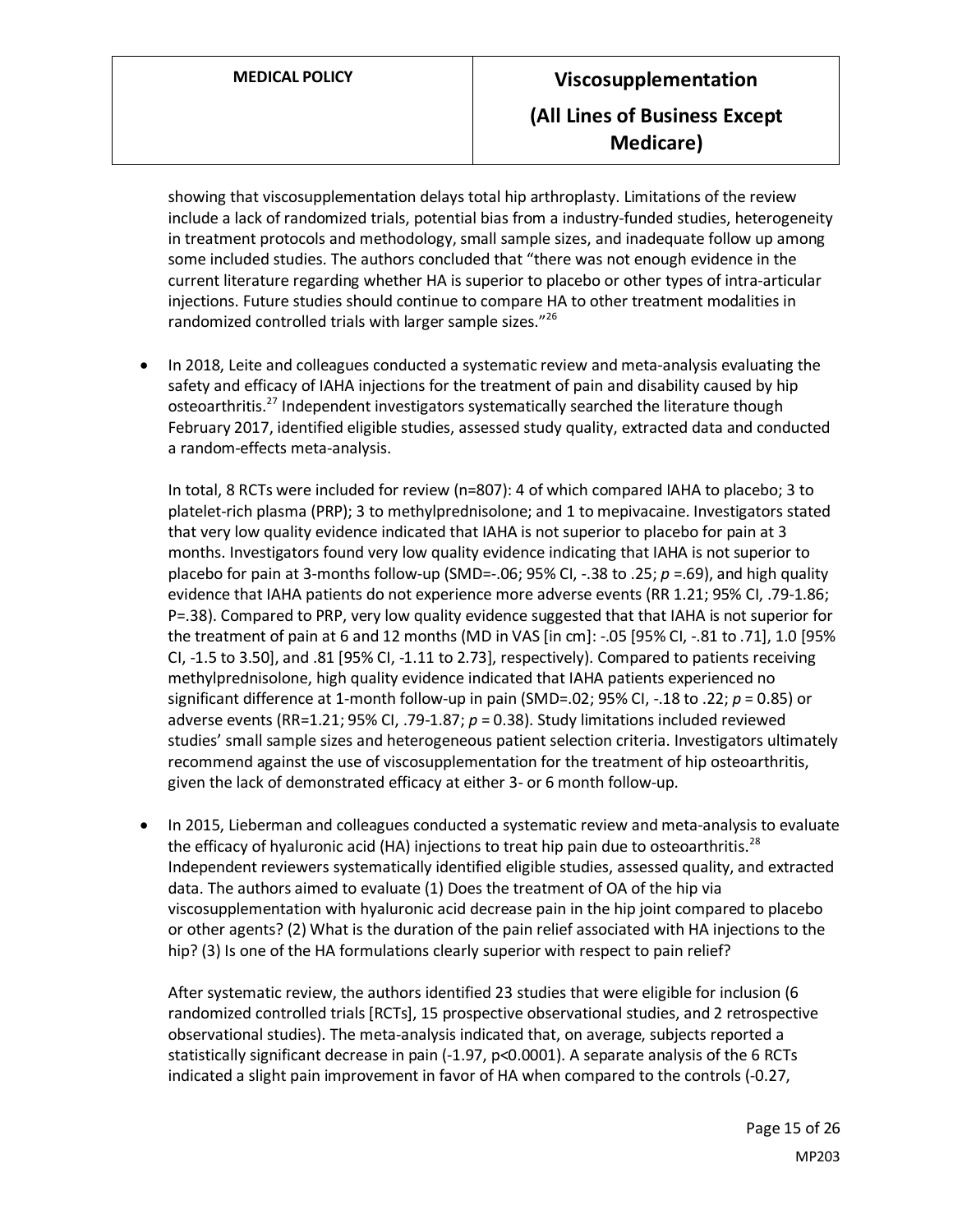p=0.001). The authors noted it was difficult to determine the clinical relevance of this change because the follow-up duration in most studies was less than 6 months.

Strengths of this systematic review include the gathering of evidence, assessment of quality, and extraction of data by several independent reviewers and the large number of included studies. Methodological limitations are present in the poor quality of selected studies and not assessing heterogeneity prior to pooling the data. Ultimately, the authors concluded "multicenter randomized trials are needed to determine the true efficacy of HA injections in decreasing pain associated with hip osteoarthritis."<sup>28</sup>

#### **Ankle**

In 2015, Witteveen et al. conducted a Cochrane systematic review to assess the benefits and harms of hyaluronic acid (HA) and other conservative treatment options for osteoarthritis (OA) of the ankle.<sup>29</sup> Independent reviewers systematically identified eligible studies, assessed quality, and extracted data. Study authors were also contacted, if necessary, for additional information or data. The primary outcomes of interest were pain and physical function (measured with the Ankle Osteoarthritis Scale [AOS]). Secondary outcomes of interest included quality of life and adverse events.

The authors identified six randomized controlled trials evaluating HA for ankle OA that met inclusion criteria (n=240). No RCTs were identified that evaluated other conservative treatment options for ankle OA. Three of the included studies compared HA to placebo, one compared HA to exercise therapy, one compared HA combined with exercise therapy to an intra-articular injection of botulinum toxin, and one compared four different dosages of HA. The pooled analysis indicated that the AOS total score was reduced by 12% at six months. However, the evidence was rated as low quality due to study design limitations. Also, no minimal important clinical difference was identified. Missing data did not permit meta-analysis for the quality of life outcome. No serious adverse events were reported. The results were inconclusive for the RCT comparing HA to exercise therapy and the RCT comparing HA injection combined with exercise therapy to an intra-articular injection of botulinum toxin. The RCT comparing for different dosages of HA found the best median decrease in pain when participants were given 1mL injections 3 times; however, 27% of participants had adverse events.

Strengths of this systematic review include the gathering of evidence, assessment of quality, and extraction of data by several independent reviewers following the Cochrane methodology. However, methodological limitations are present in the poor quality of included studies, the small number of included studies, and the small sample size. The authors concluded "it is unclear if there is a benefit or harm for HA as treatment for ankle OA compared to placebo at six months based on a low quality of evidence. Inconclusive results were found comparing HA to other treatments."<sup>29</sup>

#### **Hand**

In 2016, Kroon and colleagues conducted a systematic review and meta-analysis of the literature to evaluate the efficacy and safety of intra-articular (IA) therapies for the treatment of carpometacarpal (CMC) and interphalangeal (IP) osteoarthritis (OA). <sup>30</sup> Independent reviewers systematically identified eligible studies, assessed quality, and extracted data. The primary outcome of interest was pain on a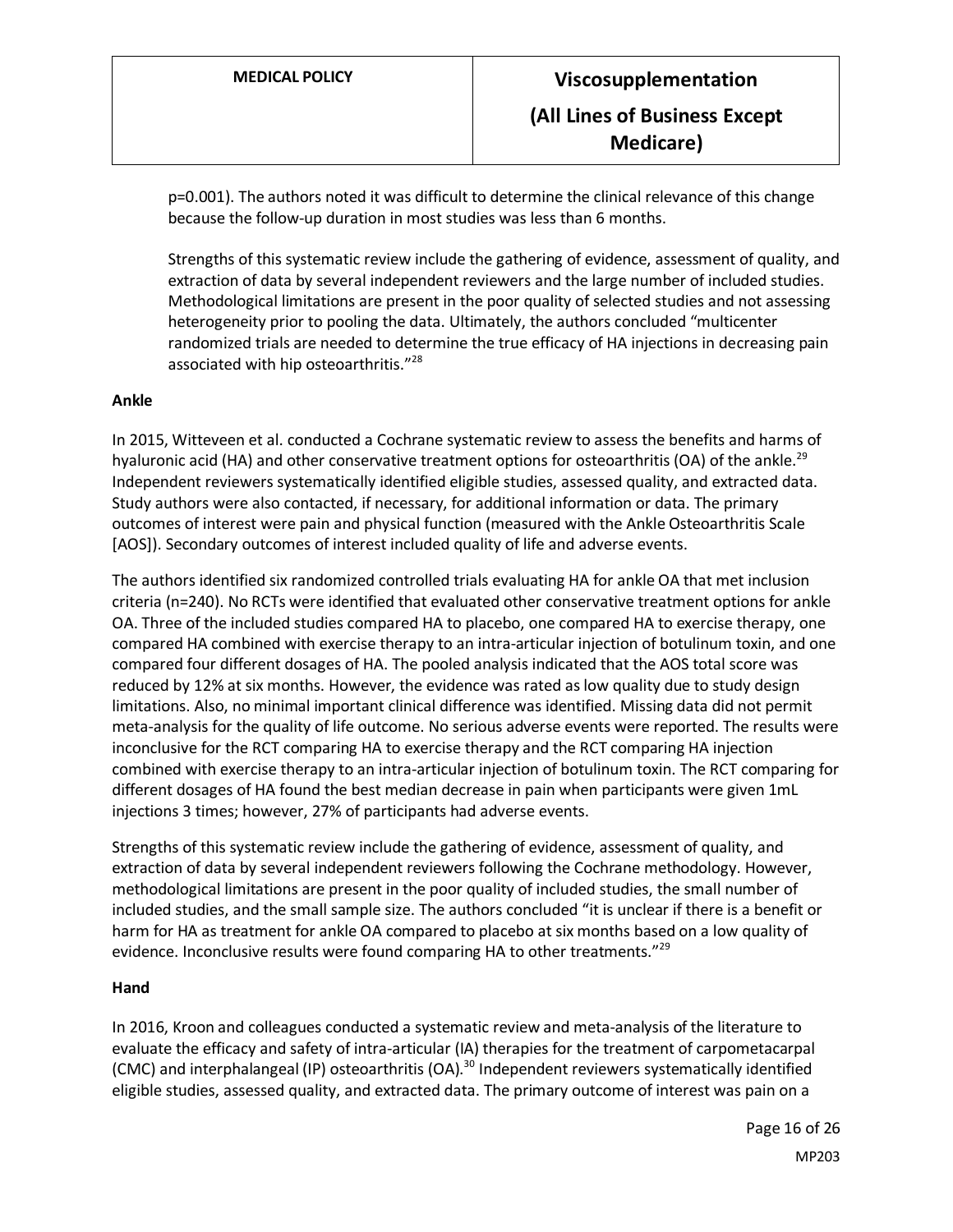visual analog scale (VAS) or a numerical rating scale (NRS). Secondary outcomes included self-reported physical function, patient global assessment, joint activity, health-related quality of life, hand strength, and adverse events (AEs).

The authors identified 13 studies including 864 participants as eligible for inclusion. Of these 13 studies, 3 trials compared hyaluronic acid (HA) with placebo, 6 trials compared corticosteroids (CS) with HA, and 4 trials compared CS with placebo. After assessing heterogeneity, it was determined that most studies were too heterogeneous to compare, did not provide data eligible for meta-analysis, and/or the risk of bias was determined to be too high. The 3 trials evaluating HA with placebo showed a decrease in pain compared with baseline in both groups; however, no statistically significant between group difference were identified through 26 weeks for any efficacy outcome. The trials evaluating CS compared to HA all showed an improvement in pain from baseline in both treatment groups; however, 4 trials showed no statistically significant between group differences, 1 trials found CS to be superior to HA, and 1 trial had inconclusive results. Only local AEs were reported in all trials, and no treatment was reported to be more harmful than another.

Methodological strengths of this systematic review include the gathering of evidence, assessment of quality, and extraction of data by several independent reviewers, and assessment of heterogeneity prior to conducting meta-analyses. Limitations are present in the poor methodological quality of included studies, inadequate data reporting of included studies, small number of included studies (probable publication bias), and the inability to conducted meta-analyses due to significant heterogeneity. Ultimately, the authors concluded "despite a beneficial short-term safety profile, IA CS or HA do not appear more effective than placebo in CMC OA."<sup>30</sup>

#### **Temporomandibular Joint (TMJ)**

- In 2018, Ferreira and colleagues conducted a systematic review evaluating the safety and efficacy of IAHA injections for the treatment of temporomandibular dysfunctions.<sup>31</sup> Independent investigators systematically searched the literature though April 2017, identified eligible studies, assessed study quality and extracted data. In total, 21 articles were included for review (n=30 to 121) reported mixed findings. However, definitive conclusions from these results could not be establish due to studies' heterogeneity of intervention type, comparator groups and the varying molecular weight of IAHA compounds. Other limitations of reviewed studies included small sample sizes, and high risk of bias among 9 included studies due to poor methodological design. Investigators called for the standardization of therapeutic protocols and uniform follow-up periods.
- In 2017, Iturriaga et al. conducted a systematic review to assess the effects of hyaluronic acid (HA) on the regulation of inflammatory mediators in osteoarthritis (OA) of the temporomandibular joint (TMJ).<sup>32</sup> Independent reviewers systematically identified eligible studies, assessed quality, and extracted data. The primary outcome of interest was the regulation of inflammatory mediators (specifically urokinase-type plasminogen activator system [uPA] and nitric oxide [NO]) after the application of HA.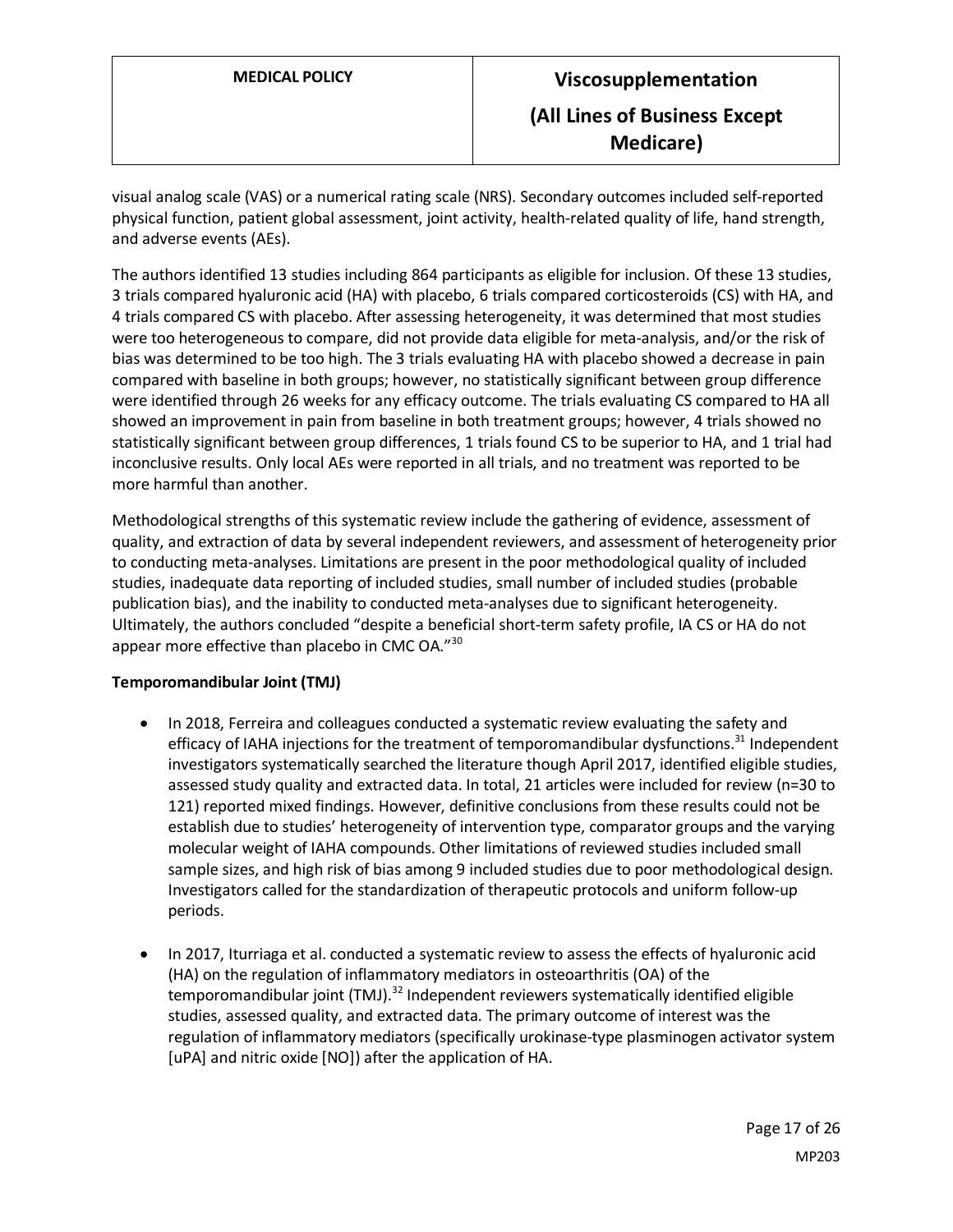After systematic review, the authors identified 2 publications as eligible for inclusion (n=87). The first publication evaluated uPA, and the second publication evaluated NO. In regards to uPA, a decrease in uPA activity was observed after treatment with HA compared to before treatment. When comparing the HA group to the placebo group, there was also a significant between group difference in uPA activity. A statistically significant correlation as also identified between the decrease in pain intensity reported by patients and uPA activity. In evaluating NO, a decrease in NO levels was identified in patients treated with HA; however, no statistically significant differences were identified when compared to the placebo group.

Strengths of this systematic review include the gathering of evidence, assessment of quality, and extraction of data by several independent reviewers. However, significant methodological limitations are present in the small number of selected studies (probable publication bias), small sample size, and the poor quality of these selected studies. The authors concluded "the limited evidence available suggests that the application of HA regulates various inflammatory mediators in osteoarthritic processes in the TMJ. Nevertheless, further evidence in this regard is required, through the study of specific pathologies of the TMJ, complementing the assessment of clinical parameters with molecular studies, and generating good quality clinical studies with larger sample sizes."<sup>32</sup>

# **CLINICAL PRACTICE GUIDELINES**

# **Osteoarthritis**

# National Institute for Health and Care Excellence (NICE)

The 2014 NICE evidence-based clinical practice guideline on osteoarthritis recommended against the use of viscosupplementation stating, "do not offer intra-articular hyaluronan injections for the management of osteoarthritis."<sup>33</sup>

# Department of Veterans Affairs/Department of Defense (VA/DoD)

The 2020 VA/DoD evidence-based clinical practice guideline on intra-articular injections gave the following recommendations for hyaluronic acid injections: $34$ 

- 13. "We suggest offering an intra-articular viscosupplementation injection(s) for patients with persistent pain due to osteoarthritis of the knee inadequately relieved by other interventions. (Weak for | Reviewed, New-replaced)"
- 14. We suggest against the use of intra-articular viscosupplementation injection(s) of the hip. (Weak for | Reviewed, New-replaced)"

"Given the potential benefits, acceptable small number of adverse events, and patient preferences and resource use, the Work Group decided upon a "Weak for" recommendation for Recommendation 13. Conversely, given the increased burden of hip injections requiring image guidance and increased specialization to administer, the risk of local injury to neurovascular structures, and the lack of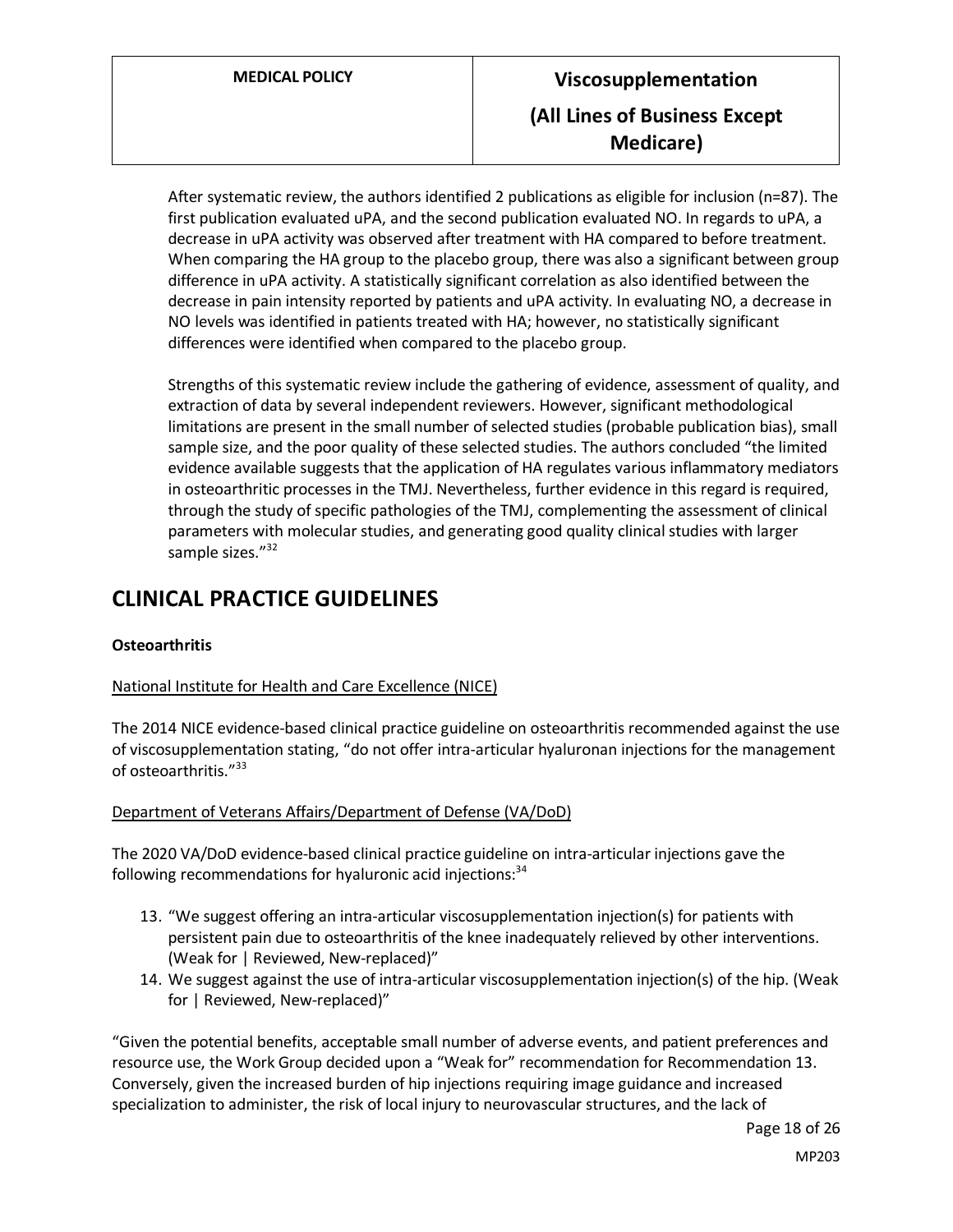demonstrated benefit, the Work Group decided upon a "Weak against" recommendation for Recommendation 14.

The research gaps regarding VSIs include a relative lack of long-term adverse event studies beyond one year. Additionally, further studies are needed to determine optimized dosing schedules. Lastly, there is insufficient evidence on efficacy and safety in VSI use for hip OA, even in the short-term."

#### **Knee**

#### Health Evidence Review Commission (HERC) - Oregon

In 2019, HERC issued an evidence-based coverage guidance addressing interventions for osteoarthritis of the knee, and recommended that glucosamine and/or chondroitin (i.e. viscosupplementation) not be covered .<sup>35</sup>

#### Canadian Agency for Drugs and Technologies in Health

In 2017, the Canadian Agency for Drugs and Technologies in Health conducted a non-systematic literature review evaluating the efficacy of viscosupplementation for the treatment of knee arthritis.<sup>36</sup> Investigators found evidence for the use of IAHA in adults with knee OA to be conflicting, with no significant difference in efficacy between various IAHA agents and placebos.

#### Colorado Division of Worker's Compensation

The 2016 Colorado Division of Worker's Compensation evidence based clinical practice guideline on lower extremity injuries stated, "Due to lack of efficacy, viscosupplementation for knee is not recommended and requires prior authorization."<sup>37</sup>

#### Osteoarthritis Research Society International (OARSI)

The 2019 OARSI guidelines for the non-surgical management of knee, hip, and polyarticular osteoarthritis stated, "Intra-articular Hyaluronic Acid (IAHA) is conditionally recommended for longer term treatment effect, as it was associated with symptom improvement beyond 12 weeks and demonstrated a favorable safety profile."<sup>38</sup> (Level 1B/Level 2, conditional) The guidelines did not cite evidence-based data to support the conditional recommendation. The guidelines did not cite evidencebased data to support the conditional recommendation.

#### American Academy of Orthopedic Surgeons (AAOS)

The 1996 (updated 2013) AAOS evidence-based clinical practice guideline on the treatment of osteoarthritis of the knee stated, "the work group cannot recommend using hyaluronic acid for patients with symptomatic osteoarthritis of the knee. Strength of Recommendation: Strong"<sup>39</sup> Additionally, "practitioners should follow a strong recommendation unless a clear and compelling rationale for an alternative approach is present."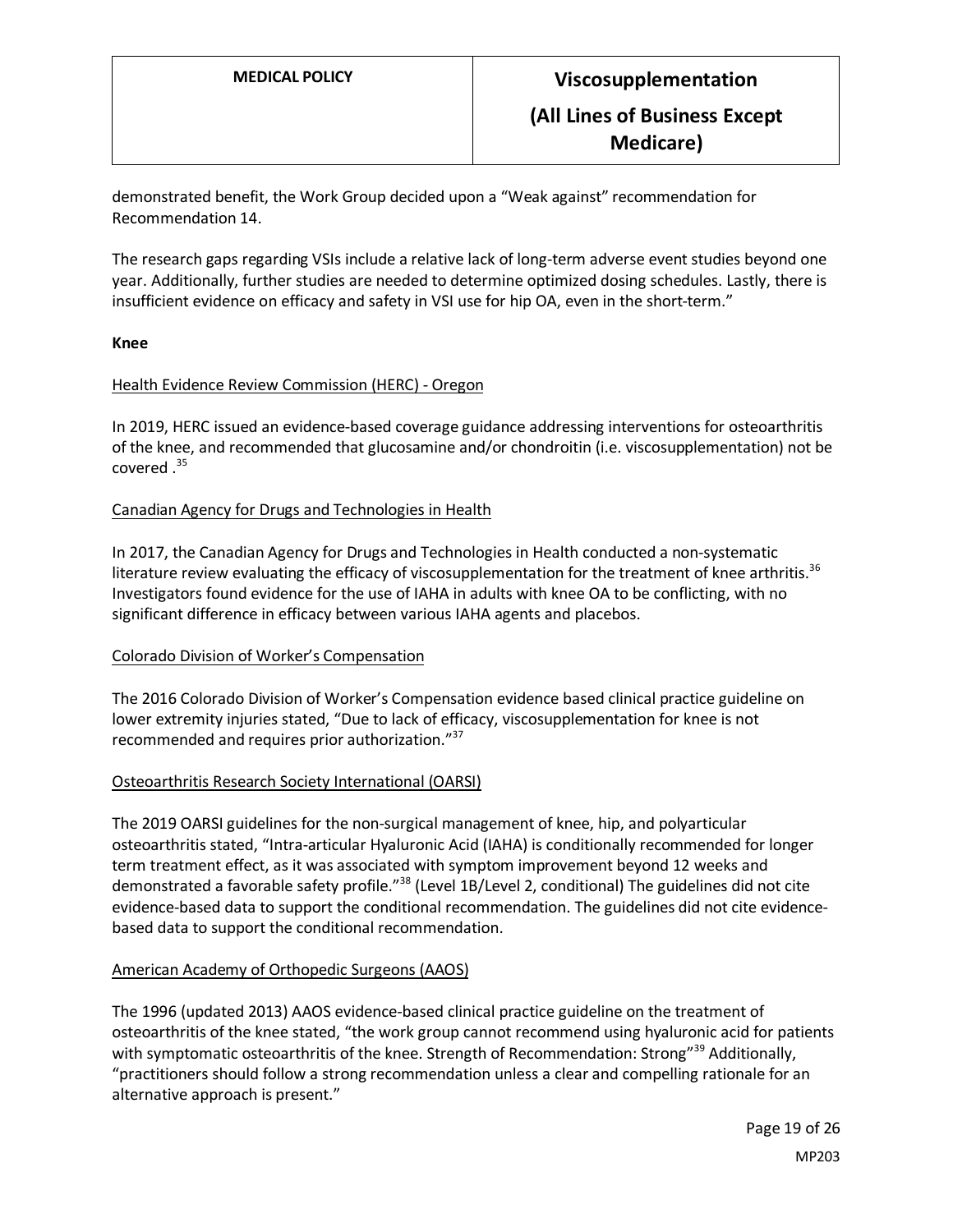#### **Shoulder**

## Colorado Division of Worker's Compensation

The 2015 Colorado Division of Worker's Compensation evidence-based clinical practice guideline for shoulder injury treatment gave the following recommendations:<sup>40</sup>

- "There is insufficient evidence of the effectiveness of hyaluronate in rotator cuff tendinopathy, therefore it is not recommended for this condition.
- There is some evidence that hyaluronic acid (HA) added to physical therapy (PT) does not improve symptomatic and functional outcomes of adhesive capsulitis over the improvements seen with PT alone. Therefore, it is not recommended.
- There is good evidence that subacromial injection of hyaluronic acid is not more effective than steroid or placebo for pain relief and functional improvement of subacromial impingement syndrome. Therefore, it is not recommended."

The guideline also stated the U.S. FDA has not approved viscosupplementation for use in the shoulder.

## American Academy of Orthopedic Surgeons (AAOS)

The AAOS evidence-based clinical practice guidelines on the treatment of glenohumeral joint osteoarthritis were updated in 2020.<sup>41</sup> The authors gave a strong recommendation regarding hyaluronic acid, stating, "Strong evidence supports that there is no benefit to the use of hyaluronic acid in the treatment of glenohumeral joint osteoarthritis."

#### **Hip**

# American Academy of Orthopedic Surgeons (AAOS)

The 2017 AAOS evidence-based clinical practice guideline on the management of osteoarthritis of the hip stated, "strong evidence does not support the use of intraarticular hyaluronic acid because it does not perform better than placebo for function, stiffness, and pain in patients with symptomatic osteoarthritis of the hip. Strength of Recommendation: Strong Evidence"<sup>42</sup>

#### Colorado Division of Worker's Compensation

The 2016 Colorado Division of Worker's Compensation evidence based clinical practice guideline on lower extremity injuries stated "viscosupplementation is not recommended for hip arthritis given the probable superiority of corticosteroid injections."<sup>37</sup>

#### **Ankle**

# Colorado Division of Worker's Compensation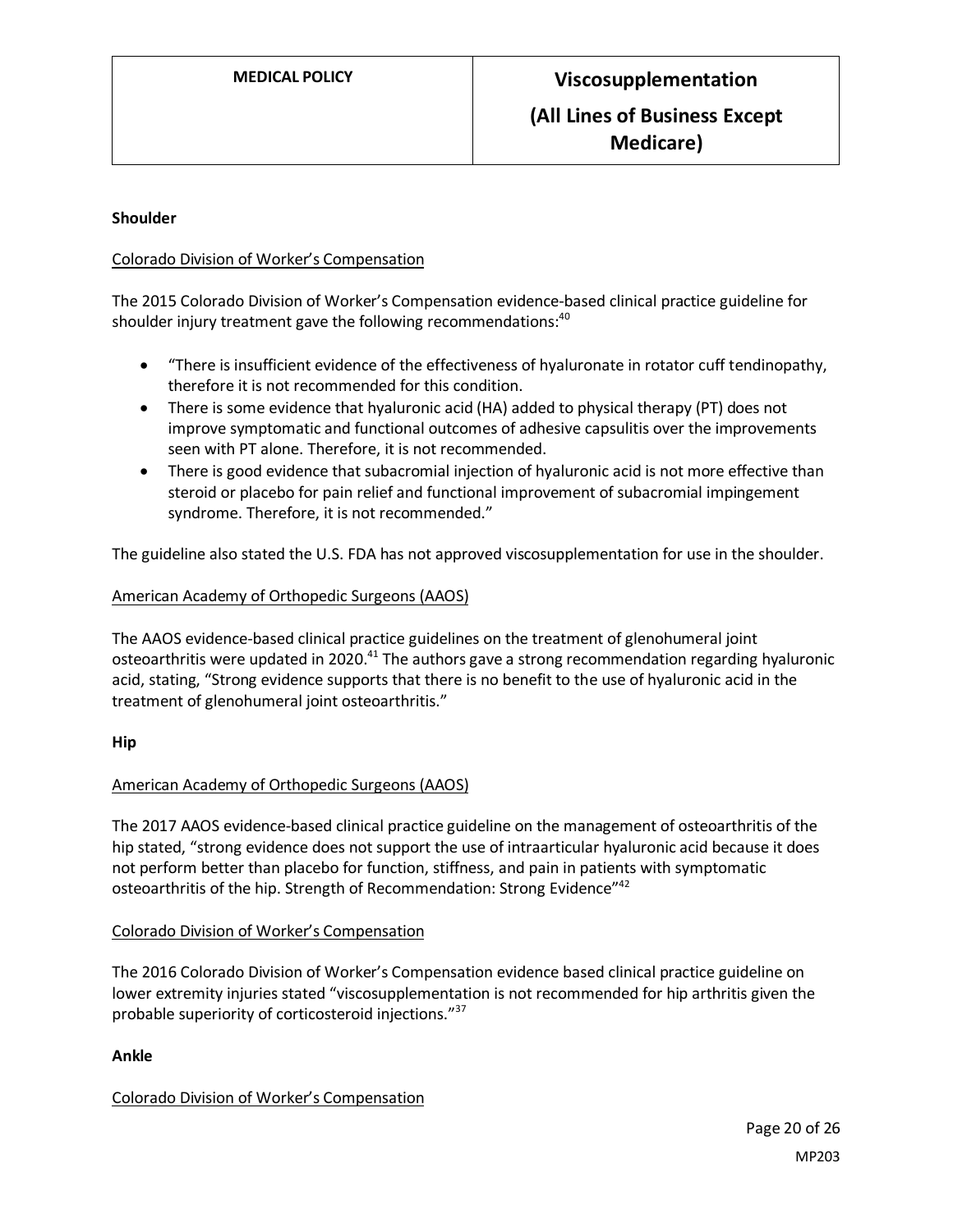The 2016 Colorado Division of Worker's Compensation evidence based clinical practice guideline on lower extremity injuries stated, "there is inadequate evidence that hyaluronic acid is more effective than saline for treatment of ankle osteoarthritis. Hyaluronic acid injections are, therefore, not recommended for ankle osteoarthritis due to the small effect size documented in knee conditions and the lack of evidence supporting its use in the ankle."<sup>37</sup>

# <span id="page-20-0"></span>**POLICY SUMMARY**

# **Osteoarthritis of the Knee**

Current evidence does not demonstrate the use of hyaluronic acids are more effective than placebo or other conservative therapies at reducing pain and increasing physical function in patients with osteoarthritis of the knee. Despite the large quantity of literature, there is a lack of definitive treatment benefit and no standardized treatment protocol due to discordant findings. Also, the validity of several studies is significantly affected by poor methodological quality and considerable risks of bias, including industry sponsorship.

In addition, current evidence does not demonstrate treatment benefit of multiple treatment courses of hyaluronic acids. The literature on multiple injections is conflicting, and is significantly hindered by poor methodological quality and biases. There is also a lack of consensus regarding the ideal treatment regimen and patient population for multiple injections, making it difficult to evaluate the effectiveness.

Finally, current evidence does not support the purported benefit of viscosupplementation in the delay or prevention of total knee replacement. The available evidence evaluating this hypothesis is limited and of poor methodological quality. A 2015 Agency for Healthcare Research and Quality systematic review concluded insufficient evidence supporting the delay or avoidance of total knee replacement through the use of hyaluronic acid. The AHRQ systematic review identified three randomized controlled trials; however, only one evaluated time to total knee replacement as the primary outcome of interest. This study (quality assessed as low risk of bias) found no statistically significant difference at one year between hyaluronic acid and placebo in delaying time to total knee replacement. Prospective studies of good methodological quality (e.g., large sample size, randomized, placebo-controlled) are required in order to support the hypothesis that hyaluronic acid injections delay or prevent total knee replacement.

No evidence-based clinical practice guidelines make definitive recommendations for the use of viscosupplementation for the treatment of knee osteoarthritis. The National Institute for Health and Care Excellence, Colorado Division of Worker's Compensation, Osteoarthritis Research Society International, and the American Academy of Orthopedic Surgeons recommend against the use of viscosupplementation. Therefore, viscosupplementation for knee osteoarthritis is considered not medically necessary.

# Other Joints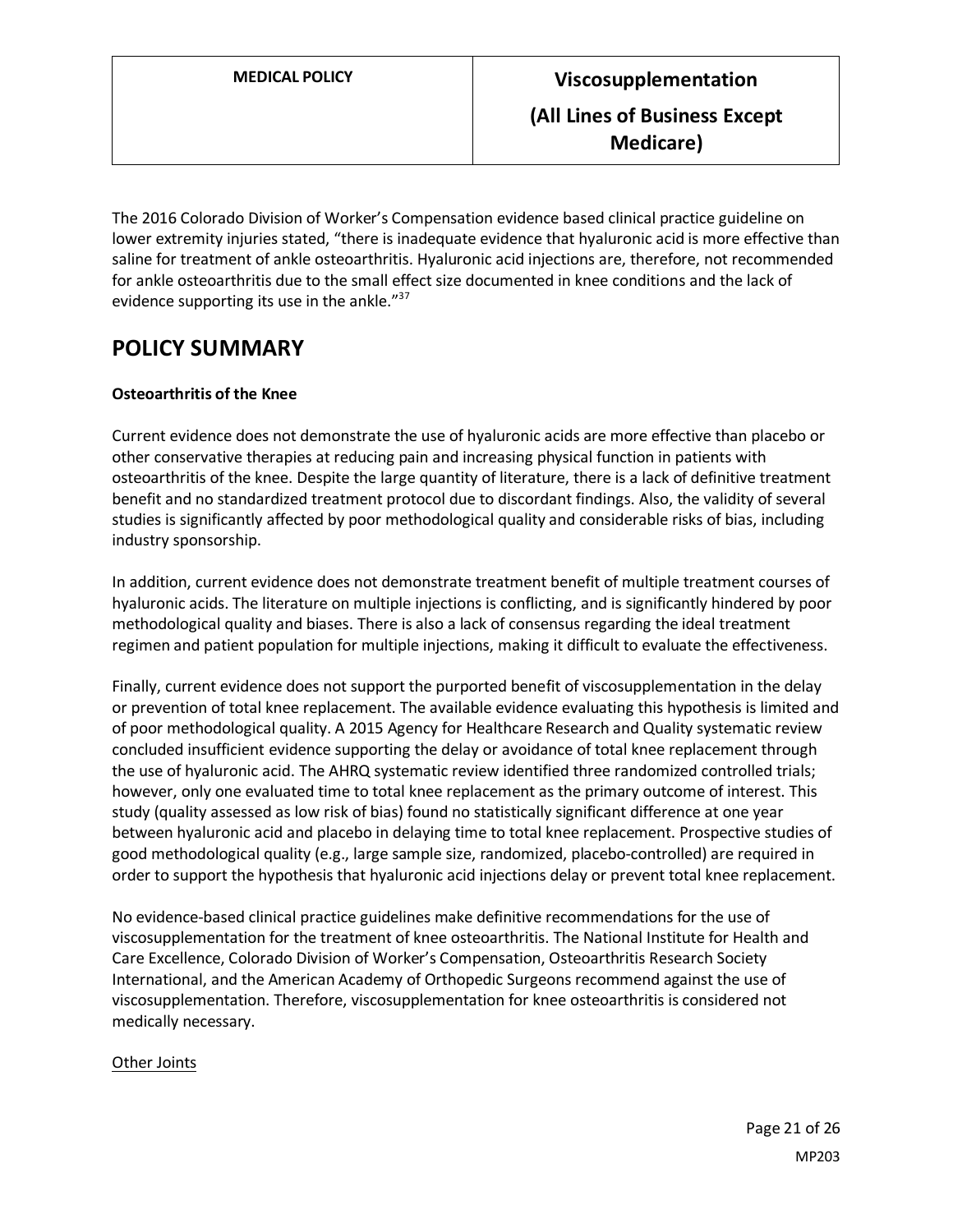The evidence is insufficient to support viscosupplementation as a treatment of osteoarthritis in other joints (e.g., shoulder, hip, ankle, hand) or conditions (e.g., temporomandibular joint disorder). Further studies of good quality are required in order to establish the safety, effectiveness, and medical necessity of hyaluronic acid injections for these conditions. Furthermore, the U.S. Food and Drug Administration have only approved hyaluronic acid as a treatment of osteoarthritis of the knee; therefore, these would be considered an off-label use of the drug.

Evidence-based clinical practice guidelines recommend against the use of viscosupplementation as a treatment of osteoarthritis in other joints.

# **INSTRUCTIONS FOR USE**

Company Medical Policies serve as guidance for the administration of plan benefits. Medical policies do not constitute medical advice nor a guarantee of coverage. Company Medical Policies are reviewed annually and are based upon published, peer-reviewed scientific evidence and evidence-based clinical practice guidelines that are available as of the last policy update. The Companies reserve the right to determine the application of Medical Policies and make revisions to Medical Policies at any time. Providers will be given at least 60-days notice of policy changes that are restrictive in nature.

The scope and availability of all plan benefits are determined in accordance with the applicable coverage agreement. Any conflict or variance between the terms of the coverage agreement and Company Medical Policy will be resolved in favor of the coverage agreement.

# **REGULATORY STATUS**

# U.S. Food & Drug Administration (FDA)

The U.S. Food and Drug Administration (FDA) indications for use state viscosupplementation is for the treatment of pain in osteoarthritis (OA) of the knee in patients who have failed to respond adequately to conservative non-pharmacologic therapy or simple analgesics (e.g., acetaminophen).

The general contraindications and warnings to viscosupplementation include:

- Do not administer to patients with known hypersensitivity (allergy) to hyaluronate preparations.
- Do not administer to patients with known hypersensitivity (allergy) to gram positive bacterial proteins.
- Do not inject in the knees of patients with infections or skin diseases in the area of the infection site or joint.
- Do not administer to patients with known systemic bleeding disorders
- The safety and effectiveness of viscosupplementation in locations other than the knee, and for conditions other than osteoarthritis, has not been established.

| Pro.<br>oduct | code<br><b>HCPC</b><br>$\sim$ | ose ( |
|---------------|-------------------------------|-------|
|               |                               |       |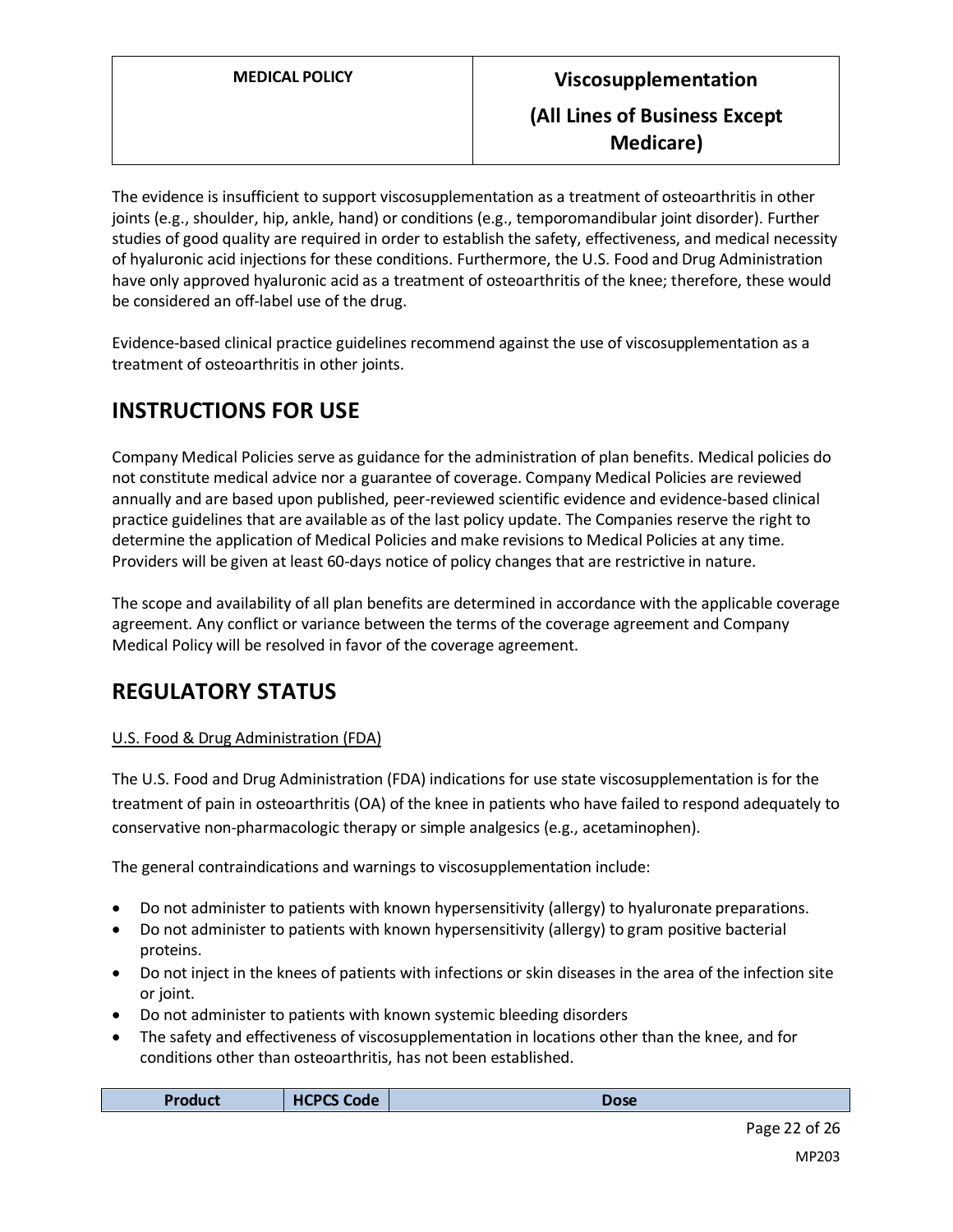# **MEDICAL POLICY Viscosupplementation (All Lines of Business Except**

**Medicare)**

| Durolane®                          | J7318 | 30 mg (3 ml) one time injection                                        |
|------------------------------------|-------|------------------------------------------------------------------------|
| GenVisc <sup>®</sup> 850           | J7320 | 25 mg once a week (1 week apart) for a total of 5 injections           |
| Hyalgan <sup>®</sup>               | J7321 | 20 mg once a week (1 week apart) for a total of 5 injections.          |
| Supartz <sup>®</sup>               | J7321 | 10 mg once a week (1 week apart) for a total of 5 injections.          |
| <b>HYMOVIS®</b>                    | J7322 | 24 mg (3 ml) once a week (1 week apart) for a total of 2<br>injections |
| Euflexxa $\circledR$               | J7323 | 20 mg once a week (1 week apart) for a total of 3 injections.          |
| Orthovisc®                         | J7324 | 30 mg once a week (1 week apart) for a total of 3 to 4<br>injections.  |
| Synvisc <sup>®</sup> (Hylan G-F20) | J7325 | 16 mg once a week (1 week apart) for a total of 3 injections.          |
| Synvisc-One™ (Hylan G-<br>F20)     | J7325 | 48 mg one time injection.                                              |
| Synojoynt                          | J7331 | 2 mL once a week (1 week apart) for a total of 3 injections.           |
| Gel-One <sup>®</sup>               | J7326 | 30 mg (3 ml) one time injection                                        |
| MONOVISC™                          | J7327 | 88 mg (4 ml) one time injection                                        |
| Gel-Syn™                           | J7328 | 16.8 mg once a week (1 week apart) for a total of 3 injections         |
| Triluron                           | J7332 | 2 mL once a week (1 week apart) for a total of 3 injections.           |
| TriVisc™                           | J7329 | 30mg (2.5ml) once a week (1 week apart) for a total of 3<br>injections |
| Visco-3                            | J7333 | 2.5 mL once a week (1 week apart) for a total of 3 injections.         |

The U.S. FDA has not approved viscosupplementation for osteoarthritis in other joints (e.g., shoulder, hip, or ankle) or conditions (e.g., temporomandibular joint disorder); therefore, this would be considered an off-label use of hyaluron/hyaluronic acid injections.

#### Mental Health Parity Statement

Coverage decisions are made on the basis of individualized determinations of medical necessity and the experimental or investigational character of the treatment in the individual case. In cases where medical necessity is not established by policy for specific treatment modalities, evidence not previously considered regarding the efficacy of the modality that is presented shall be given consideration to determine if the policy represents current standards of care.

# **REFERENCES**

- 1. Hayes Inc. Sodium Hyaluronate for Osteoarthritis. 2009 (archived 2014); [https://www.hayesinc.com/subscribers/displaySubscriberArticle.do?articleId=10520&&sectionS](https://www.hayesinc.com/subscribers/displaySubscriberArticle.do?articleId=10520&§ionSelector=Background#MedicalBackground) [elector=Background#MedicalBackground.](https://www.hayesinc.com/subscribers/displaySubscriberArticle.do?articleId=10520&§ionSelector=Background#MedicalBackground) Accessed 6/18/2021.
- 2. Vijay B. Vad MVH, LLC. . Viscosupplementation for Knee Osteoarthritis. Updated: 03/28/2019. [https://www.arthritis-health.com/treatment/injections/viscosupplementation-knee](https://www.arthritis-health.com/treatment/injections/viscosupplementation-knee-osteoarthritis)[osteoarthritis.](https://www.arthritis-health.com/treatment/injections/viscosupplementation-knee-osteoarthritis) Accessed 6/18/2021.
- 3. Johansen M, Bahrt H, Altman RD, et al. Exploring reasons for the observed inconsistent trial reports on intra-articular injections with hyaluronic acid in the treatment of osteoarthritis: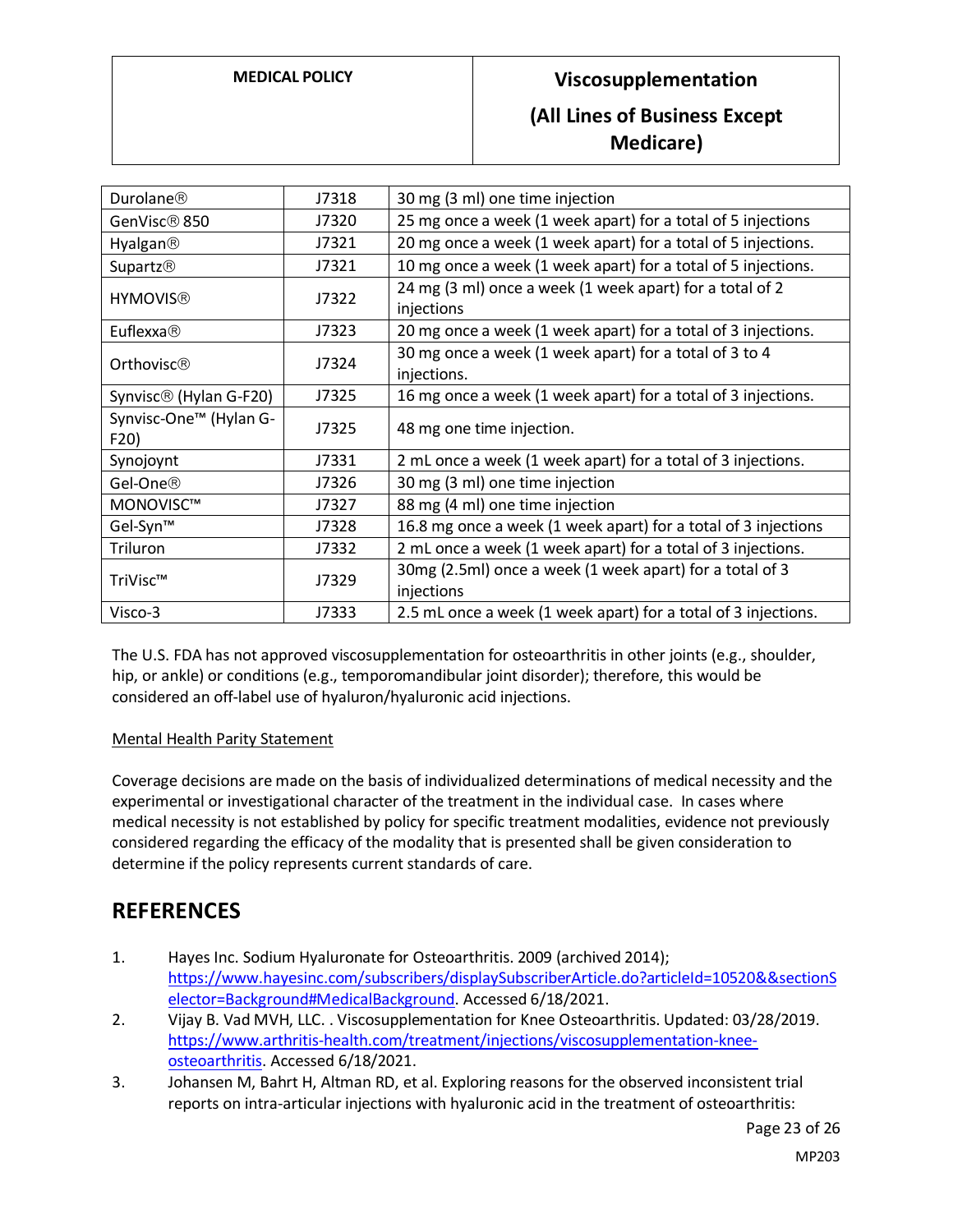Meta-regression analyses of randomized trials. *Seminars in arthritis and rheumatism.*  2016;46(1):34-48

- 4. Institute. E. Viscosupplementation for Treating Osteoarthritic Knee Pain. Published: 1/11/2019. [https://www.ecri.org/components/Hotline/Pages/26782.aspx.](https://www.ecri.org/components/Hotline/Pages/26782.aspx) Accessed 6/18/2021.
- 5. Hayes I. Comparative Effectiveness Review Of Hyaluronic Acid For Knee Osteoarthritis: A Review Of Reviews. Comparative Effectiveness ReviewOct 31, 2017 Annual Review:3/15/2021. [https://evidence.hayesinc.com/report/dir.sodiumknee274.](https://evidence.hayesinc.com/report/dir.sodiumknee274) Accessed 6/18/2021.
- 6. Bhadra AK, Altman R, Dasa V, et al. Appropriate use criteria for hyaluronic acid in the treatment of knee osteoarthritis in the United States. *Cartilage.* 2017;8(3):234-254
- 7. Jevsevar D, Donnelly P, Brown GA, Cummins DS. Viscosupplementation for Osteoarthritis of the Knee: A Systematic Review of the Evidence. *The Journal of bone and joint surgery American volume.* 2015;97(24):2047-2060
- 8. Printz JO, Lee JJ, Knesek M, Urquhart AG. Conflict of interest in the assessment of hyaluronic acid injections for osteoarthritis of the knee: an updated systematic review. *The Journal of arthroplasty.* 2013;28(8 Suppl):30-33.e31
- 9. Rutjes AW, Juni P, da Costa BR, Trelle S, Nuesch E, Reichenbach S. Viscosupplementation for osteoarthritis of the knee: a systematic review and meta-analysis. *Annals of internal medicine.*  2012;157(3):180-191
- 10. Bannuru RR, Brodie CR, Sullivan MC, McAlindon TE. Safety of Repeated Injections of Sodium Hyaluronate (SUPARTZ) for Knee Osteoarthritis: A Systematic Review and Meta-Analysis. *Cartilage.* 2016;7(4):322-332
- 11. Concoff A, Sancheti P, Niazi F, Shaw P, Rosen J. The efficacy of multiple versus single hyaluronic acid injections: a systematic review and meta-analysis. *BMC musculoskeletal disorders.*  2017;18(1):542
- 12. Altman RD, Rosen JE, Bloch DA, Hatoum HT. Safety and efficacy of retreatment with a bioengineered hyaluronate for painful osteoarthritis of the knee: results of the open-label Extension Study of the FLEXX Trial. *Osteoarthritis and cartilage.* 2011;19(10):1169-1175
- 13. Jorgensen A, Stengaard-Pedersen K, Simonsen O, et al. Intra-articular hyaluronan is without clinical effect in knee osteoarthritis: a multicentre, randomised, placebo-controlled, doubleblind study of 337 patients followed for 1 year. *Annals of the rheumatic diseases.*  2010;69(6):1097-1102
- 14. Boutefnouchet T, Puranik G, Holmes E, Bell KM. Hylan GF-20 Viscosupplementation in the Treatment of Symptomatic Osteoarthritis of the Knee: Clinical Effect Survivorship at 5 Years. *Knee surgery & related research.* 2017;29(2):129-136
- 15. Gobbi A, Lad D, Karnatzikos G. The effects of repeated intra-articular PRP injections on clinical outcomes of early osteoarthritis of the knee. *Knee surgery, sports traumatology, arthroscopy : official journal of the ESSKA.* 2015;23(8):2170-2177
- 16. Petrella RJ, Wakeford C. Pain relief and improved physical function in knee osteoarthritis patients receiving ongoing hylan G-F 20, a high-molecular-weight hyaluronan, versus other treatment options: data from a large real-world longitudinal cohort in Canada. *Drug design, development and therapy.* 2015;9:5633-5640
- 17. Waddell DD, Bricker DC. Hylan G-F 20 tolerability with repeat treatment in a large orthopedic practice: a retrospective review. *Journal of surgical orthopaedic advances.* 2006;15(1):53-59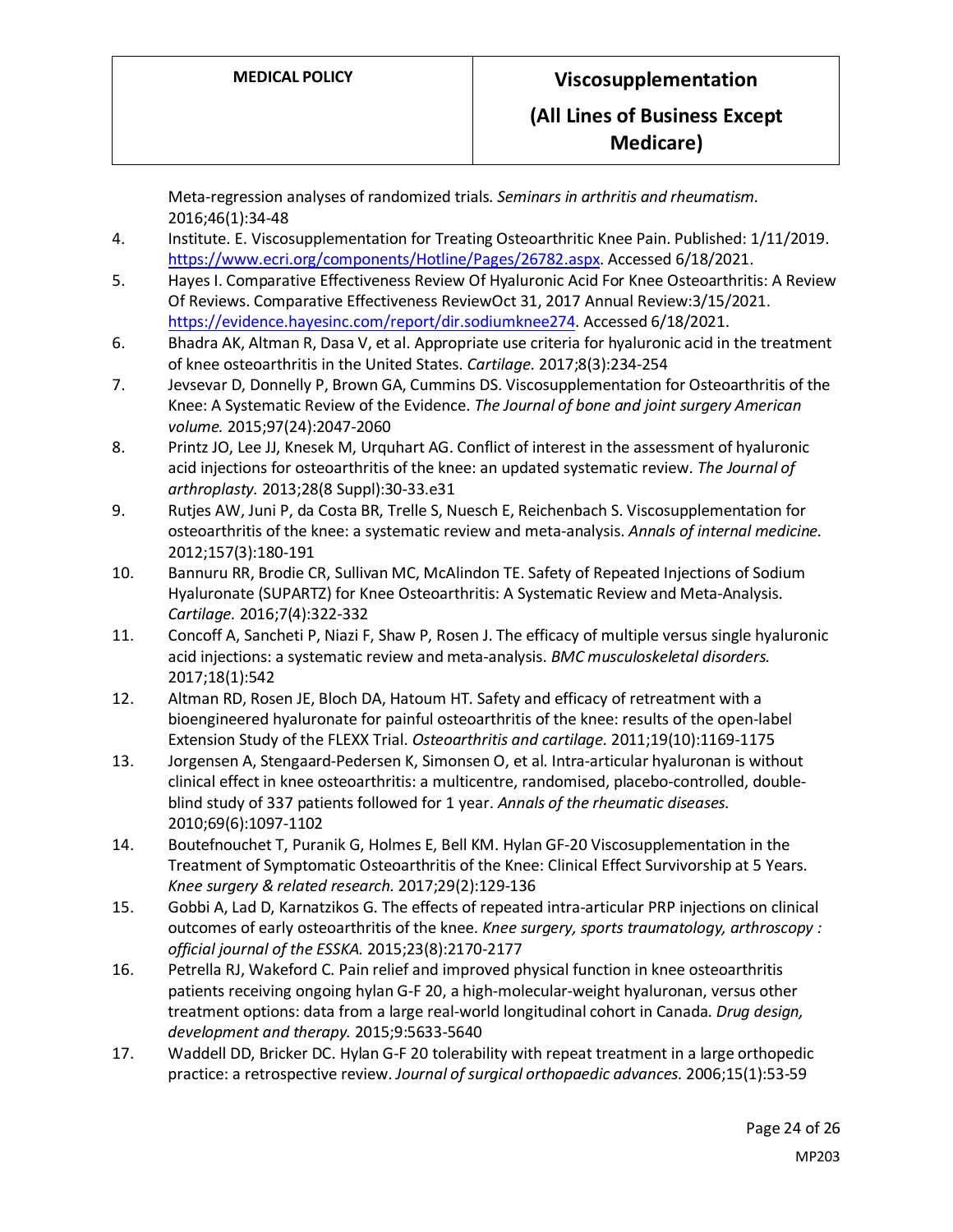- 18. Newberry SJ, Fitzgerald JD, Maglione MA, et al. AHRQ Technology Assessments. *Systematic Review for Effectiveness of Hyaluronic Acid in the Treatment of Severe Degenerative Joint Disease (DJD) of the Knee*. Rockville (MD): Agency for Healthcare Research and Quality (US); 2015.
- 19. Blanco F, Fernández-Sueiro J, Pinto-Tasende J, et al. Intra-articular hyaluronan treatment of patients with knee osteoarthritis waiting for replacement surgery. *The Open Arthritis Journal.*  2008;1(1)
- 20. Altman R, Fredericson M, Bhattacharyya SK, et al. Association between hyaluronic acid injections and time-to-total knee replacement surgery. *The journal of knee surgery.*  2016;29(07):564-570
- 21. Altman R, Lim S, Steen RG, Dasa V. Hyaluronic Acid Injections Are Associated with Delay of Total Knee Replacement Surgery in Patients with Knee Osteoarthritis: Evidence from a Large U.S. Health Claims Database. *PloS one.* 2015;10(12):e0145776
- 22. Ong KL, Anderson AF, Niazi F, Fierlinger AL, Kurtz SM, Altman RD. Hyaluronic acid injections in medicare knee osteoarthritis patients are associated with longer time to knee arthroplasty. *The Journal of arthroplasty.* 2016;31(8):1667-1673
- 23. Shewale AR, Barnes CL, Fischbach LA, Ounpraseuth S, Painter JT, Martin BC. Comparative effectiveness of low, moderate and high molecular weight hyaluronic acid injections in delaying time to knee surgery. *The Journal of arthroplasty.* 2017
- 24. Waddell DD, Joseph B. Delayed Total Knee Replacement with Hylan G-F 20. *J Knee Surg.*  2016;29(2):159-168
- 25. Colen S, Geervliet P, Haverkamp D, Van Den Bekerom MP. Intra-articular infiltration therapy for patients with glenohumeral osteoarthritis: A systematic review of the literature. *International journal of shoulder surgery.* 2014;8(4):114-121
- 26. Acuña AJ, Samuel LT, Jeong SH, Emara AK, Kamath AF. Viscosupplementation for hip osteoarthritis: Does systematic review of patient-reported outcome measures support use? *Journal of Orthopaedics.* 2020;21:137- 149[.https://www.sciencedirect.com/science/article/pii/S0972978X2030101X](https://www.sciencedirect.com/science/article/pii/S0972978X2030101X)
- 27. Leite VF, Daud Amadera JE, Buehler AM. Viscosupplementation for Hip Osteoarthritis: A Systematic Review and Meta-Analysis of the Efficacy on Pain and Disability, and the Occurrence of Adverse Events. *Archives of physical medicine and rehabilitation.* 2018;99(3):574-583.e571
- 28. Lieberman JR, Engstrom SM, Solovyova O, Au C, Grady JJ. Is intra-articular hyaluronic acid effective in treating osteoarthritis of the hip joint? *The Journal of arthroplasty.* 2015;30(3):507- 511
- 29. Witteveen AG, Hofstad CJ, Kerkhoffs GM. Hyaluronic acid and other conservative treatment options for osteoarthritis of the ankle. *The Cochrane database of systematic reviews.*  2015(10):Cd010643
- 30. Kroon FP, Rubio R, Schoones JW, Kloppenburg M. Intra-Articular Therapies in the Treatment of Hand Osteoarthritis: A Systematic Literature Review. *Drugs & aging.* 2016;33(2):119-133
- 31. Ferreira N, Masterson D, de Lima RL, et al. Efficacy of viscosupplementation with hyaluronic acid in temporomandibular disorders: A systematic review. *Journal of Cranio-Maxillofacial Surgery.*  2018